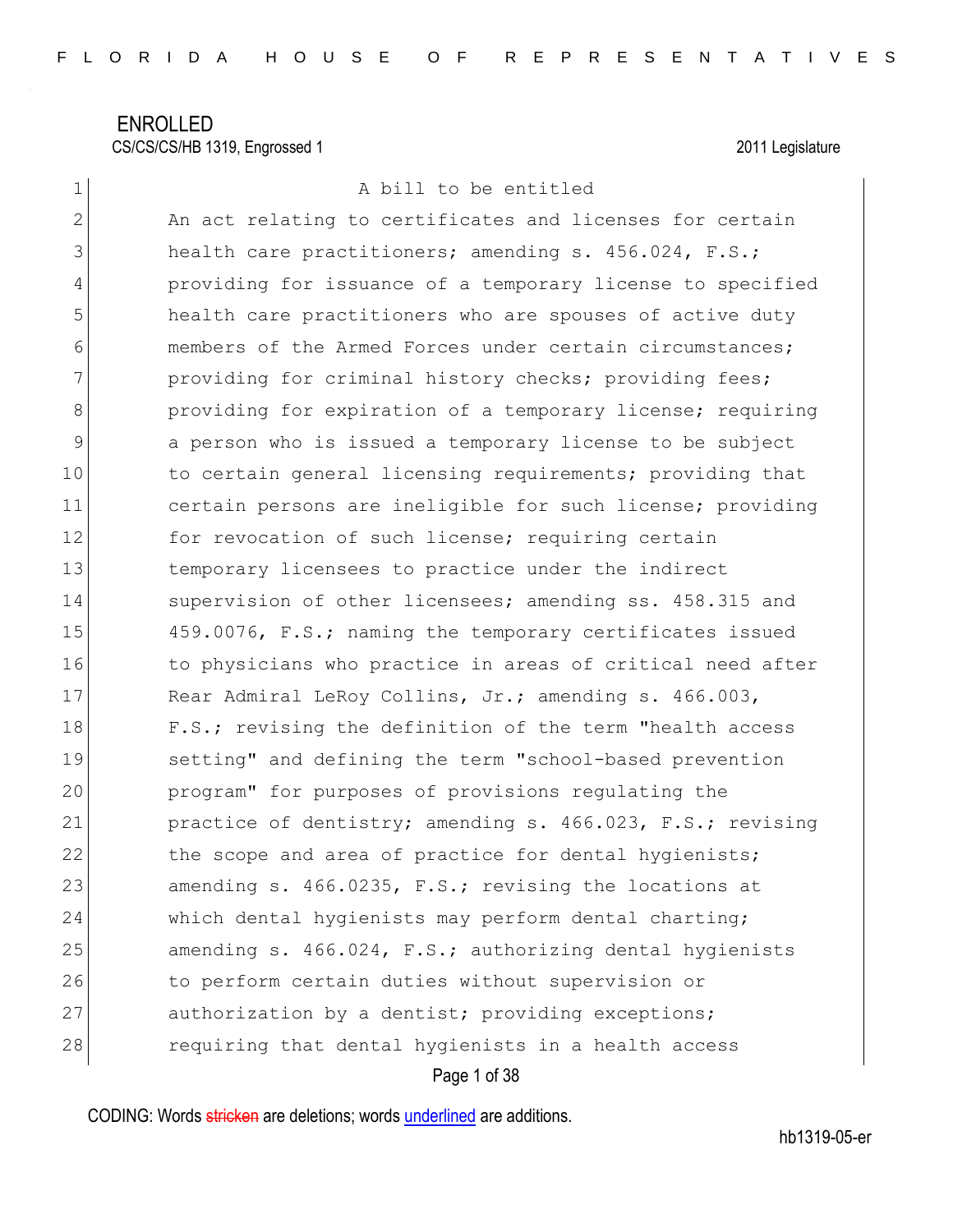29 Setting provide a certain disclaimer to patients before a 30 procedure is performed; providing that a health access 31 setting may bill for certain services; requiring that 32 dental hygienists provide a referral, encourage the 33 establishment of a dental home, and maintain insurance 34 coverage in specified circumstances; reenacting s.  $35$  466.00672(2), F.S., relating to the revocation of health 36 access dental licenses, to incorporate the amendment made  $37$  by the act to s.  $466.003$ , F.S., in a reference thereto; 38 amending s. 466.006, F.S.; providing legislative intent 39 with respect to the use of the American Dental Licensing 40 Examination developed by the American Board of Dental 41 Examiners, Inc., in lieu of an independent state-developed 42 practical or clinical exam, to measure an applicant's 43 ability to practice the profession of dentistry; providing 44 for examination fees and use thereof; revising criteria 45 for applicants for licensure with respect to accreditation 46 of dental school and period of validity of examination 47 Scores; adopting the American Dental Licensing Examination 48 as the clinical or practical licensure examination used 49 for licensure as a dentist in this state, providing 50 specified conditions are maintained; providing for period 51 of validity of examination scores; authorizing applicants 52 to submit American Dental Licensing Examination scores 53 from a jurisdiction outside the state; specifying period 54 of validity of such examination scores; providing that 55 authority to submit such examination scores does not apply 56 retroactively; providing that such examination scores

### Page 2 of 38

CODING: Words stricken are deletions; words underlined are additions.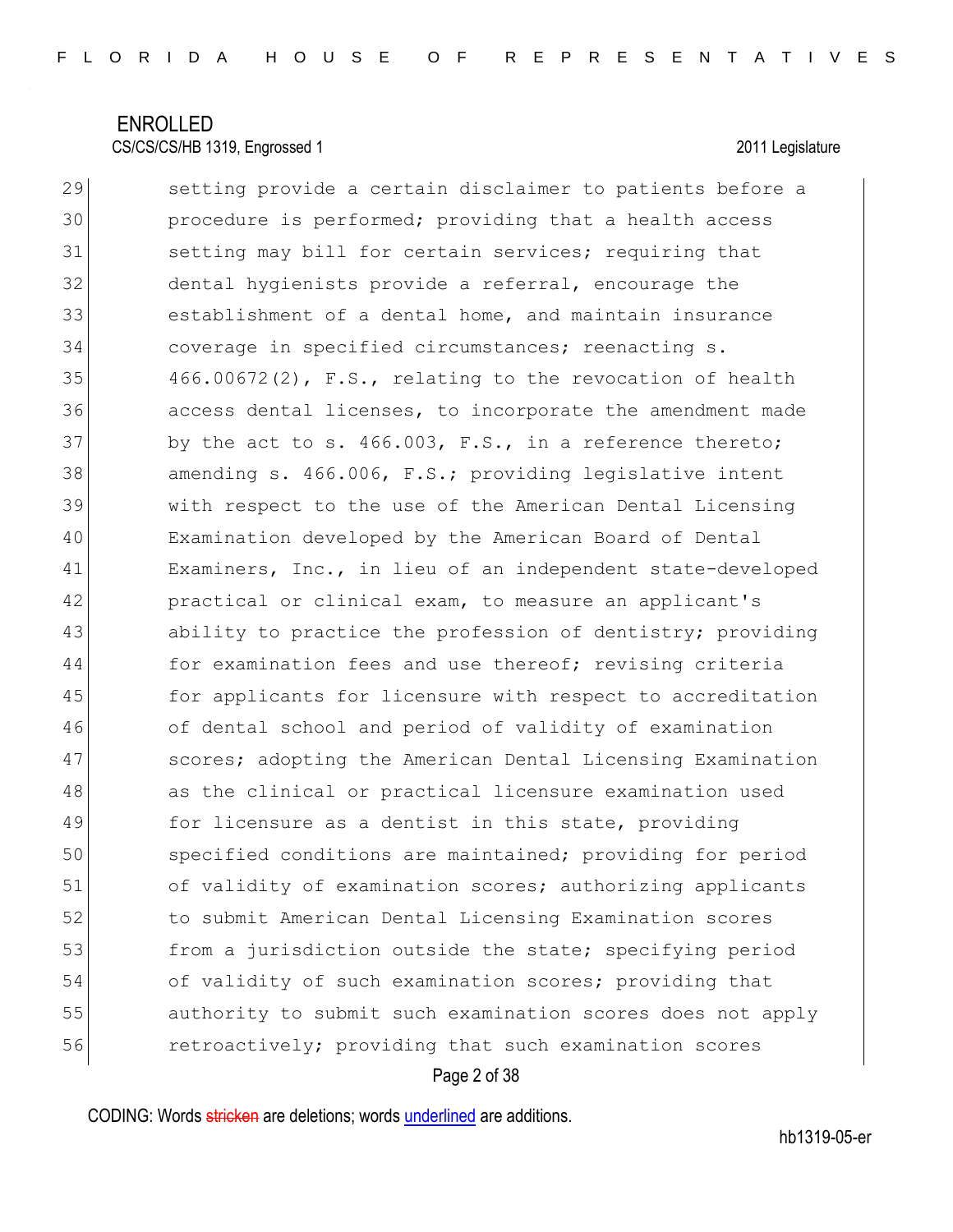57 outside the period of validity be recognized as valid upon 58 demonstration that the applicant has met specified 59 additional standards; designating the practical 60 examination and specifying minimum standards therefor; 61 **requiring applicants for licensure with American Dental** 62 Licensing Examination scores from a state other than this 63 state to engage in the full-time practice of dentistry 64 inside the geographic boundaries of this state within 1 65 year of receiving such licensure in this state; providing 66 legislative findings with respect thereto; providing a 67 definition; providing legislative intent with respect to 68 expiration of such licenses upon a finding that acceptable 69 proof of full-time practice within the geographic 70 boundaries of this state within 1 year after the initial 71 issuance of the license was not received by the board; 72 providing procedures and requirements with respect to 73 determination of compliance; providing procedures, 74 requirements, and prohibitions in the event of expiration; 75 providing a penalty for using or attempting to use a 76 license that has expired; amending s. 466.0067, F.S.; 77 correcting a cross-reference; reenacting ss.  $466.0065(1)$ ,  $78$  466.0067(2), (5), (9), and (12), 466.00671(1)(d), 79 466.007(2)(b) and (3), 466.009(1), and 466.011, F.S., 80 **relating to regional licensure examinations, application** 81 for health access dental license, renewal of the health 82 access dental license, examination of dental hygienists, 83 **reexamination, and licensure, respectively, to incorporate**  $84$  the amendments made to s. 466.006, F.S., in references

### Page 3 of 38

CODING: Words stricken are deletions; words underlined are additions.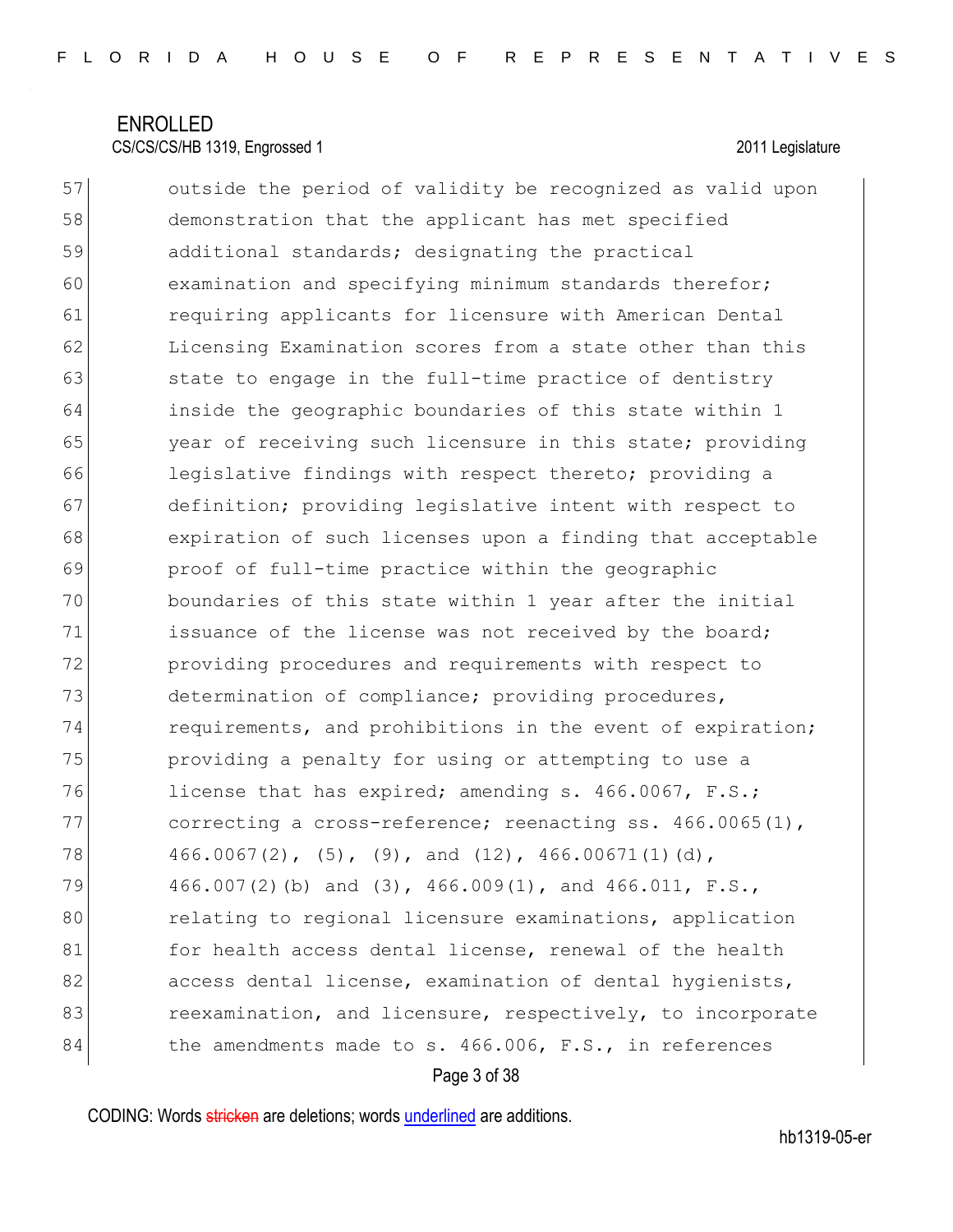| 85  | thereto; amending s. 468.701, F.S.; defining "Board of          |
|-----|-----------------------------------------------------------------|
| 86  | Certification"; amending s. 468.703, F.S.; revising             |
| 87  | qualifications for certain members of the Board of              |
| 88  | Athletic Training; amending s. 468.707, F.S.; revising          |
| 89  | requirements for licensure by the Department of Health as       |
| 90  | an athletic trainer; reorganizing provisions; amending s.       |
| 91  | 468.711, F.S.; revising provisions relating to renewal of       |
| 92  | license and continuing education requirements for athletic      |
| 93  | trainers; providing severability; providing that the act        |
| 94  | does not apply retroactively; providing effective dates.        |
| 95  |                                                                 |
| 96  | Be It Enacted by the Legislature of the State of Florida:       |
| 97  |                                                                 |
| 98  | Section 1. Subsection (3) is added to section 456.024,          |
| 99  | Florida Statutes, to read:                                      |
| 100 | Members of Armed Forces in good standing with<br>456.024        |
| 101 | administrative boards or the department; spouses.-              |
| 102 | (3) (a) The board, or the department if there is no board,      |
| 103 | may issue a temporary professional license to the spouse of an  |
| 104 | active duty member of the Armed Forces of the United States who |
| 105 | submits to the department:                                      |
| 106 | A completed application upon a form prepared and<br>1.          |
| 107 | furnished by the department in accordance with the board's      |
| 108 | rules;                                                          |
| 109 | The required application fee;<br>2.                             |
| 110 | 3.<br>Proof that the applicant is married to a member of the    |
| 111 | Armed Forces of the United States who is on active duty;        |
| 112 | Proof that the applicant holds a valid license for the<br>4.    |

Page 4 of 38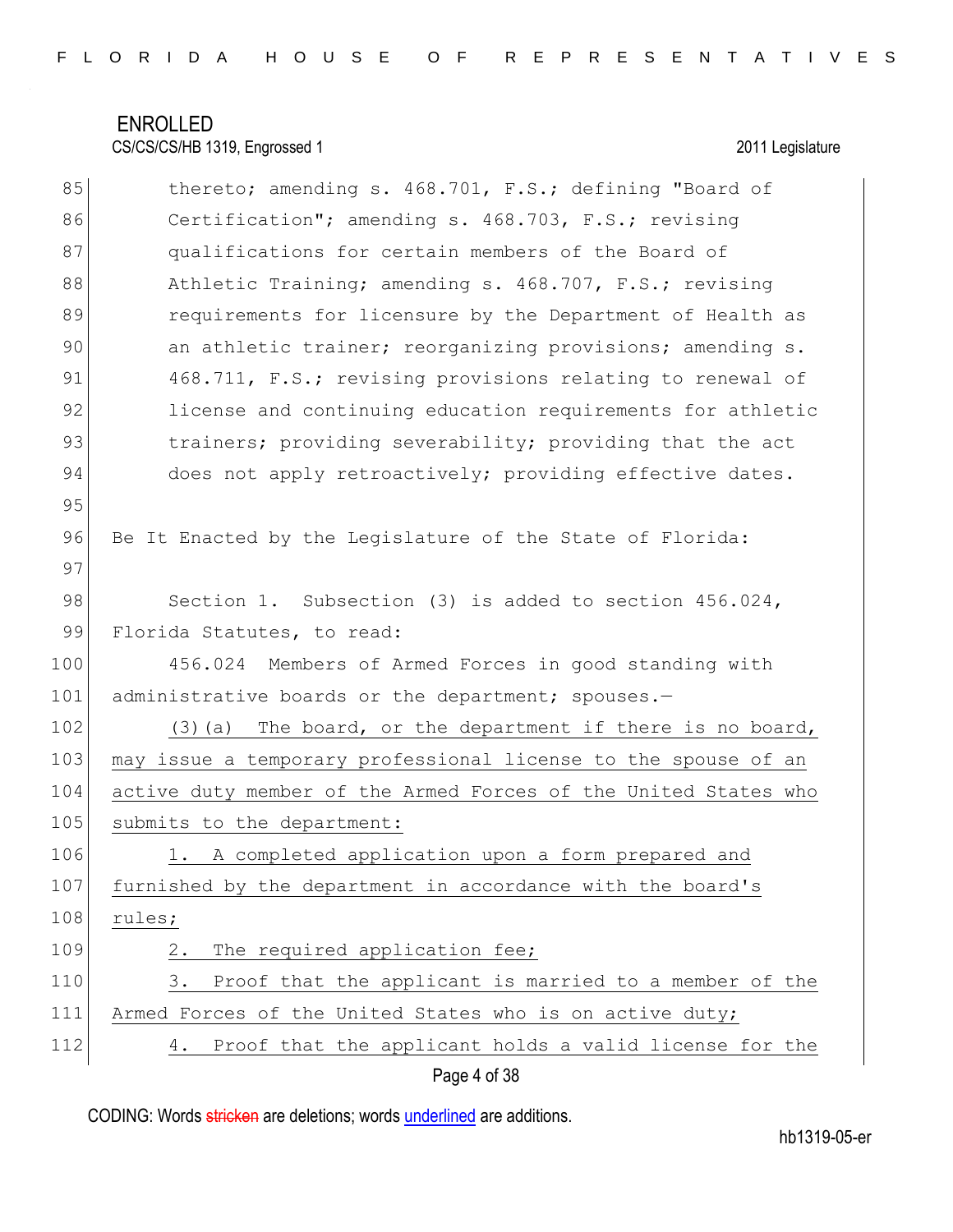| 113 | profession issued by another state, the District of Columbia, or |
|-----|------------------------------------------------------------------|
| 114 | a possession or territory of the United States, and is not the   |
| 115 | subject of any disciplinary proceeding in any jurisdiction in    |
| 116 | which the applicant holds a license to practice a profession     |
| 117 | regulated by this chapter;                                       |
| 118 | 5. Proof that the applicant's spouse is assigned to a duty       |
| 119 | station in this state pursuant to the member's official active   |
| 120 | duty military orders; and                                        |
| 121 | 6. Proof that the applicant would otherwise be entitled to       |
| 122 | full licensure under the appropriate practice act, and is        |
| 123 | eligible to take the respective licensure examination as         |
| 124 | required in Florida.                                             |
| 125 | (b) The applicant must also submit to the Department of          |
| 126 | Law Enforcement a complete set of fingerprints. The Department   |
| 127 | of Law Enforcement shall conduct a statewide criminal history    |
| 128 | check and forward the fingerprints to the Federal Bureau of      |
| 129 | Investigation for a national criminal history check.             |
| 130 | (c) Each board, or the department if there is no board,          |
| 131 | shall review the results of the state and federal criminal       |
| 132 | history checks according to the level 2 screening standards in   |
| 133 | s. 435.04 when granting an exemption and when granting or        |
| 134 | denying the temporary license.                                   |
| 135 | The applicant shall pay the cost of fingerprint<br>(d)           |
| 136 | processing. If the fingerprints are submitted through an         |
| 137 | authorized agency or vendor, the agency or vendor shall collect  |
| 138 | the required processing fees and remit the fees to the           |
| 139 | Department of Law Enforcement.                                   |
| 140 | The department shall set an application fee, which may<br>(e)    |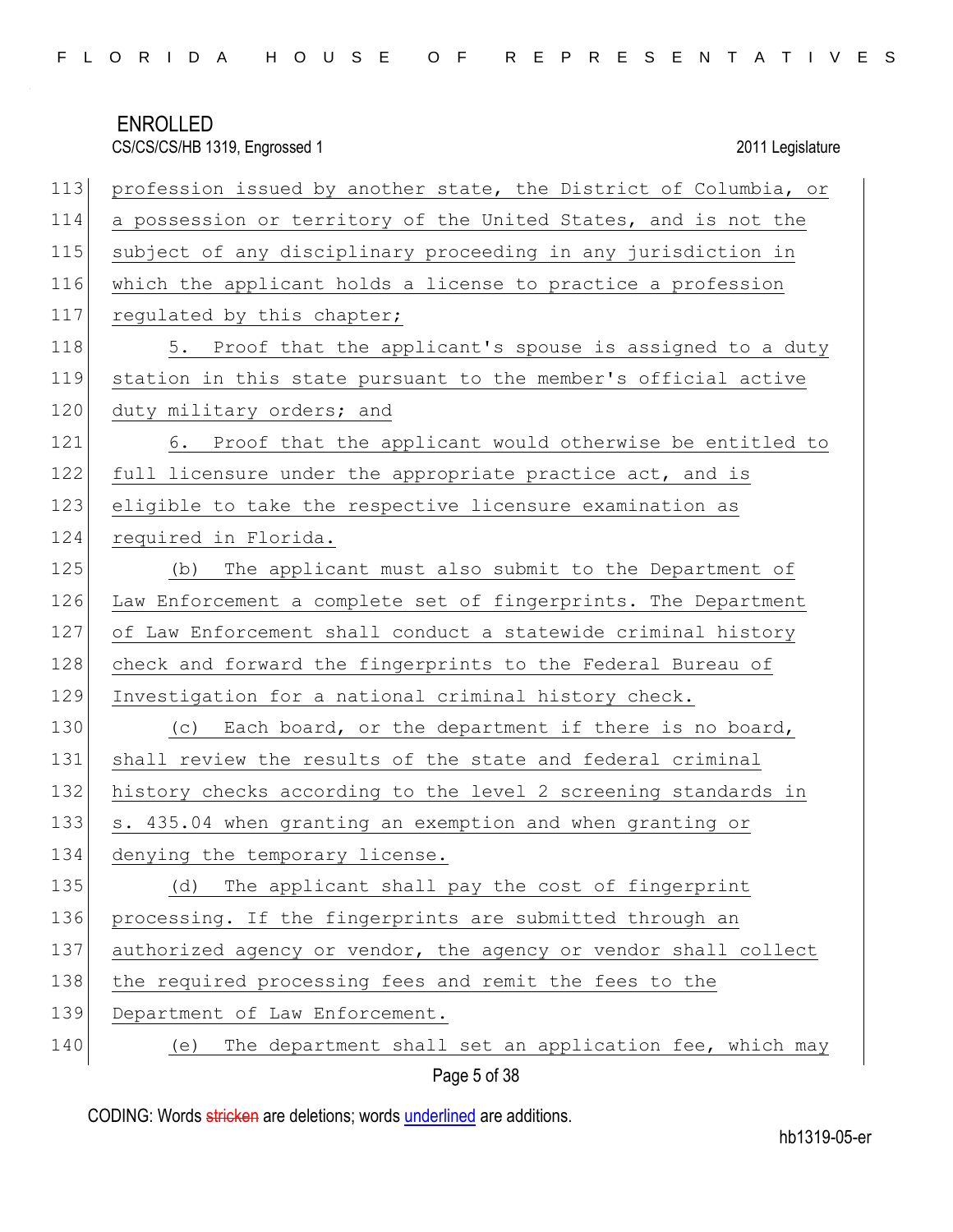CS/CS/CS/HB 1319, Engrossed 1 2011 Legislature

| 141 | not exceed the cost of issuing the license.                       |
|-----|-------------------------------------------------------------------|
| 142 | (f) A temporary license expires 12 months after the date          |
| 143 | of issuance and is not renewable.                                 |
| 144 | An applicant for a temporary license under this<br>(g)            |
| 145 | subsection is subject to the requirements under s. 456.013(3) (a) |
| 146 | and $(c)$ .                                                       |
| 147 | An applicant shall be deemed ineligible for a<br>(h)              |
| 148 | temporary license pursuant to this section if the applicant:      |
| 149 | 1. Has been convicted of or pled nolo contendere to,              |
| 150 | regardless of adjudication, any felony or misdemeanor related to  |
| 151 | the practice of a health care profession;                         |
| 152 | Has had a health care provider license revoked or<br>2.           |
| 153 | suspended from another of the United States, the District of      |
| 154 | Colombia, or a United States Territory;                           |
| 155 | Has been reported to the National Practitioner Data<br>3.         |
| 156 | Bank, unless the applicant has successfully appealed to have his  |
| 157 | or her name removed from the data bank; or                        |
| 158 | Has previously failed the Florida examination required<br>4.      |
| 159 | to receive a license to practice the profession for which the     |
| 160 | applicant is seeking a license.                                   |
| 161 | The board, or department if there is no board, may<br>(i)         |
| 162 | revoke a temporary license upon finding that the individual       |
| 163 | violated the profession's governing practice act.                 |
| 164 | (j) An applicant who is issued a temporary professional           |
| 165 | license to practice as a dentist pursuant to this section must    |
| 166 | practice under the indirect supervision, as defined in s.         |
| 167 | 466.003, of a dentist licensed pursuant to chapter 466.           |
| 168 | Section 2. Present subsections (1) through (4) of section         |

Page 6 of 38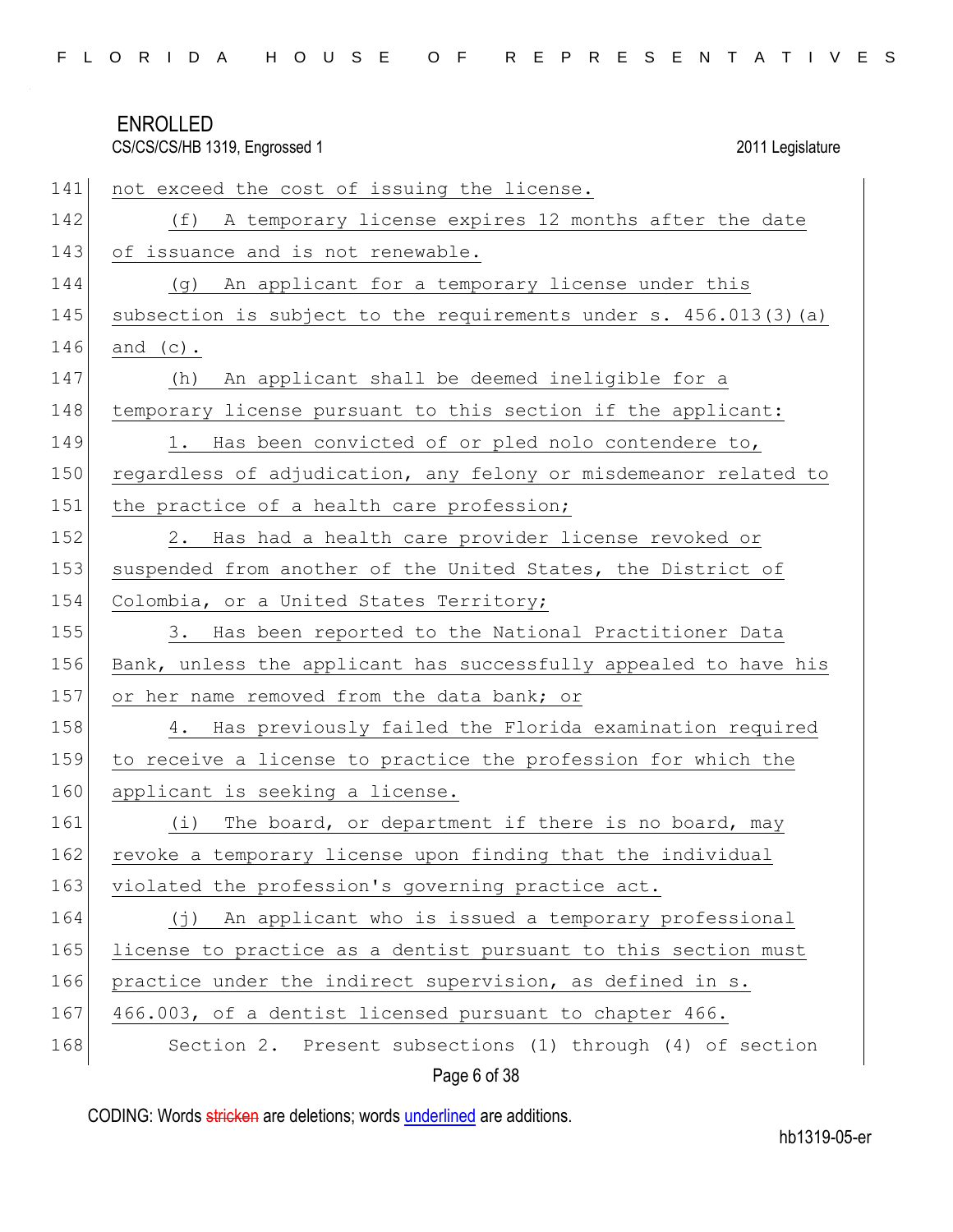# ENROLLED CS/CS/CS/HB 1319, Engrossed 1 2011 Legislature Page 7 of 38 169 458.315, Florida Statutes, are renumbered as subsections (2) 170 through (5), respectively, and a new subsection (1) is added to 171 that section, to read: 172 458.315 Temporary certificate for practice in areas of 173 critical need.-174 (1) A certificate issued pursuant to this section may be 175 cited as the "Rear Admiral LeRoy Collins, Jr., Temporary 176 Certificate for Practice in Areas of Critical Need." 177 Section 3. Present subsections (1) through (4) of section 178 459.0076, Florida Statutes, are renumbered as subsections (2) 179 through (5), respectively, and a new subsection (1) is added to 180 that section, to read: 181 459.0076 Temporary certificate for practice in areas of 182 critical need.-183 (1) A certificate issued pursuant to this section may be 184 cited as the "Rear Admiral LeRoy Collins, Jr., Temporary 185 Certificate for Practice in Areas of Critical Need." 186 Section 4. Subsection (14) of section 466.003, Florida 187 Statutes, is amended, and subsection (15) is added to that 188 section, to read: 189 466.003 Definitions.—As used in this chapter: 190 (14) "Health access setting settings" means a program or 191 an institution programs and institutions of the Department of 192 Children and Family Services, the Department of Health, the 193 Department of Juvenile Justice, a nonprofit community health 194 center centers, a Head Start center centers, a federally 195 qualified health center or look-alike centers (FQHCs), FQHC 196 look-alikes as defined by federal law, a school-based prevention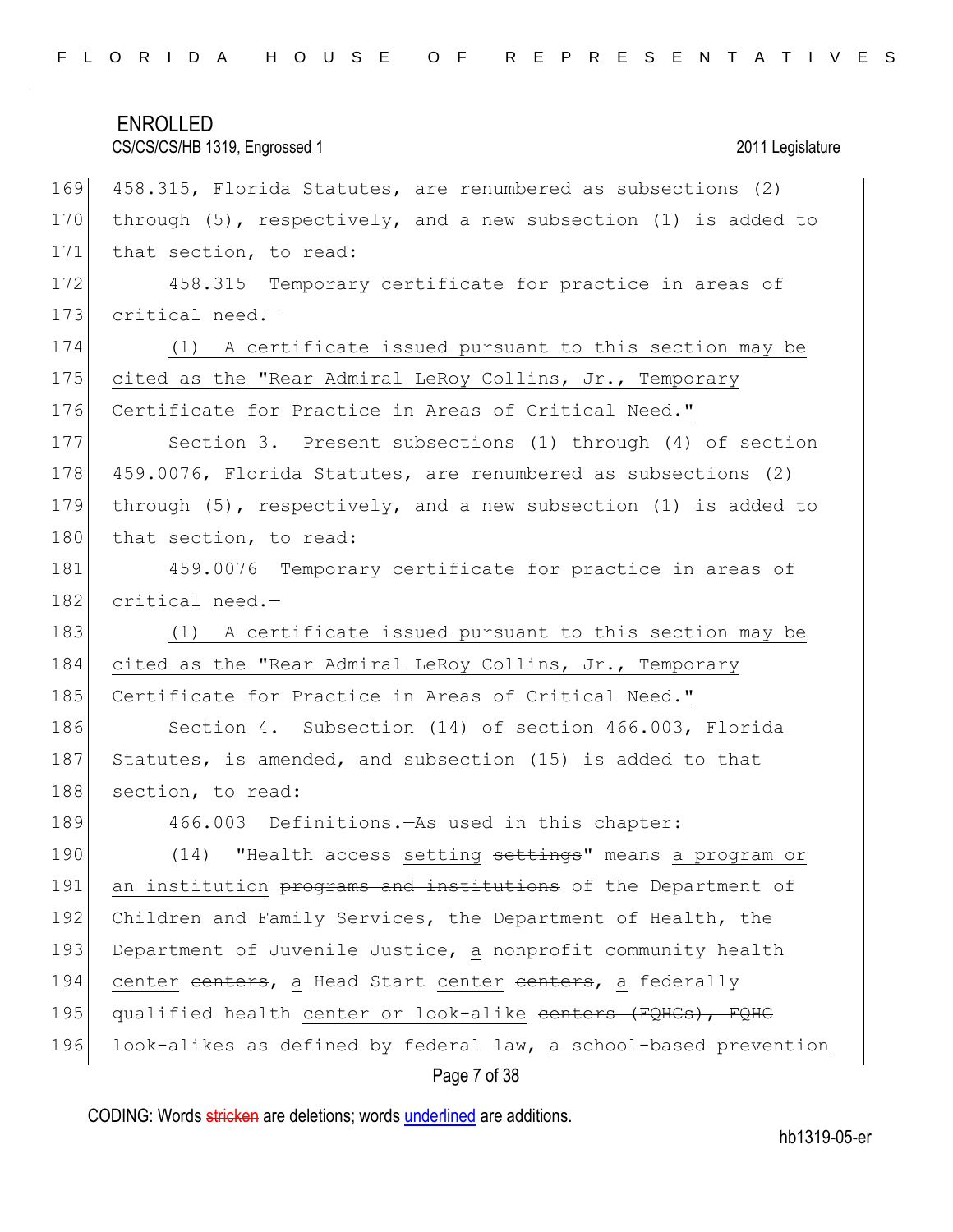Page 8 of 38 197 program, a clinic and clinics operated by an accredited college 198 colleges of dentistry, or an accredited dental hygiene program 199 in this state if such community service program or institution 200 programs and institutions immediately reports report to the 201 Board of Dentistry all violations of s. 466.027, s. 466.028, or 202 other practice act or standard of care violations related to the 203 actions or inactions of a dentist, dental hygienist, or dental 204 assistant engaged in the delivery of dental care in such setting  $205$  settings. 206 (15) "School-based prevention program" means preventive 207 oral health services offered at a school by one of the entities 208 defined in subsection (14) or by a nonprofit organization that 209 is exempt from federal income taxation under s. 501(a) of the 210 Internal Revenue Code, and described in s.  $501(c)$  (3) of the 211 Internal Revenue Code. 212 Section 5. Subsections (2) and (3) of section 466.023, 213 Florida Statutes, are amended to read: 214 466.023 Dental hygienists; scope and area of practice.-215 (2) Dental hygienists may perform their duties: 216 (a) In the office of a licensed dentist; 217 (b) In public health programs and institutions of the 218 Department of Children and Family Services, Department of 219 Health, and Department of Juvenile Justice under the general 220 supervision of a licensed dentist;  $\theta$ <sup> $\pm$ </sup> 221 (c) In a health access setting as defined in s. 466.003; 222 or 223 (d)  $\left(\text{d}\right)$  Upon a patient of record of a dentist who has 224 issued a prescription for the services of a dental hygienist,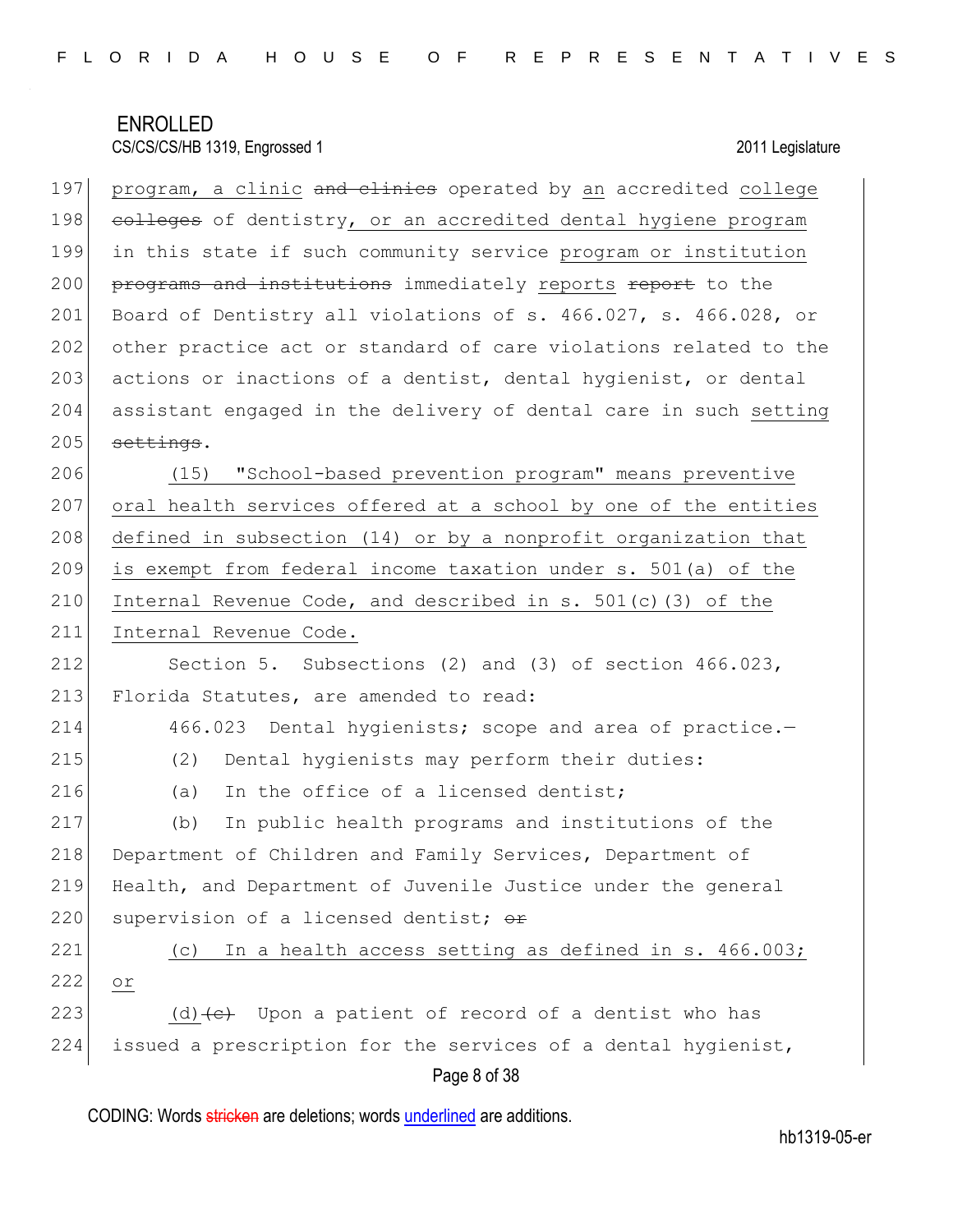### CS/CS/CS/HB 1319, Engrossed 1 2011 Legislature

Page 9 of 38 225 which prescription shall be valid for 2 years unless a shorter  $226$  length of time is designated by the dentist, in: 227 1. Licensed public and private health facilities; 228 2. Other public institutions of the state and federal 229 government; 230 3. Public and private educational institutions; 231 4. The home of a nonambulatory patient; and 232 5. Other places in accordance with the rules of the board. 233 234 However, the dentist issuing such prescription shall remain 235 responsible for the care of such patient. As used in this 236 subsection, "patient of record" means a patient upon whom a 237 dentist has taken a complete medical history, completed a 238 clinical examination, recorded any pathological conditions, and 239 prepared a treatment plan. 240 (3) Dental hygienists may, without supervision, provide 241 educational programs, faculty or staff training programs, and 242 authorized fluoride rinse programs; apply fluorides; instruct a 243 patient in oral hygiene care; supervise the oral hygiene care of 244 a patient; and perform other services that which do not involve 245 diagnosis or treatment of dental conditions and that which 246  $\overline{\phantom{a}}$  services are approved by rule of the board. 247 Section 6. Subsection (2) of section 466.0235, Florida 248 Statutes, is amended to read: 249 466.0235 Dental charting.-250 (2) A dental hygienist may, without supervision and within 251 the lawful scope of his or her duties as authorized by law, 252 perform dental charting of hard and soft tissues in public and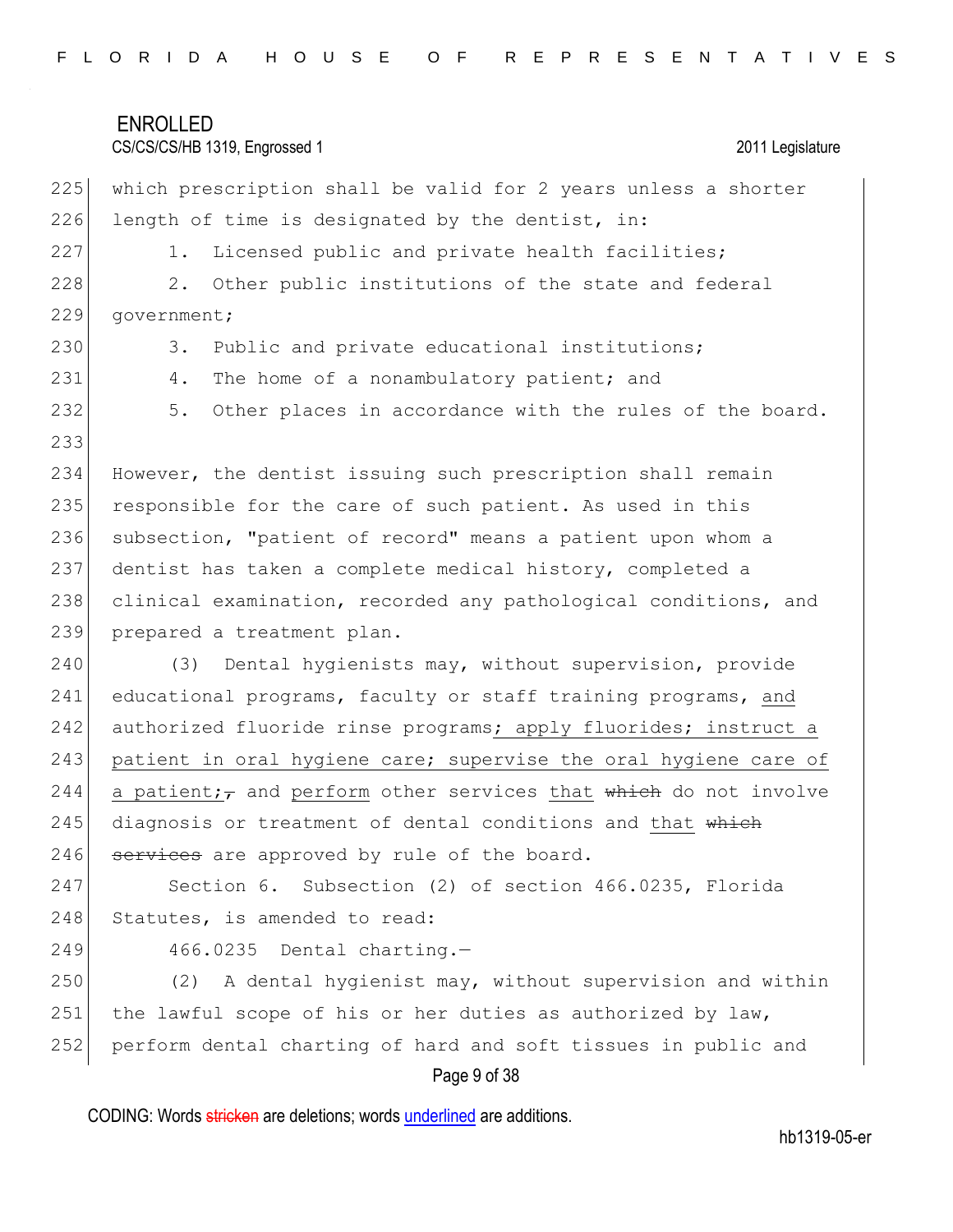253 private educational institutions of the state and Federal 254 Government, nursing homes, assisted living and long-term care 255 facilities, community health centers, county health departments, 256 mobile dental or health units, health access settings as defined 257 in s. 466.003, and epidemiological surveys for public health. A 258 dental hygienist may also perform dental charting on a volunteer 259 basis at health fairs.

260 Section 7. Section 466.024, Florida Statutes, is amended 261 to read:

262 466.024 Delegation of duties; expanded functions.

 (1) A dentist may not delegate irremediable tasks to a dental hygienist or dental assistant, except as provided by law. A dentist may delegate remediable tasks to a dental hygienist or dental assistant when such tasks pose no risk to the patient. A dentist may only delegate remediable tasks so defined by law or 268 rule of the board. The board by rule shall designate which tasks are remediable and delegable, except that the following are by 270 law found to be remediable and delegable:

271 (a) Taking impressions for study casts but not for the 272 purpose of fabricating any intraoral restorations or orthodontic 273 appliance.

274 (b) Placing periodontal dressings.

275 (c) Removing periodontal or surgical dressings.

- 276 (d) Removing sutures.
- 277 (e) Placing or removing rubber dams.
- 278 (f) Placing or removing matrices.
- 279 (g) Placing or removing temporary restorations.
- 280 (h) Applying cavity liners, varnishes, or bases.

### Page 10 of 38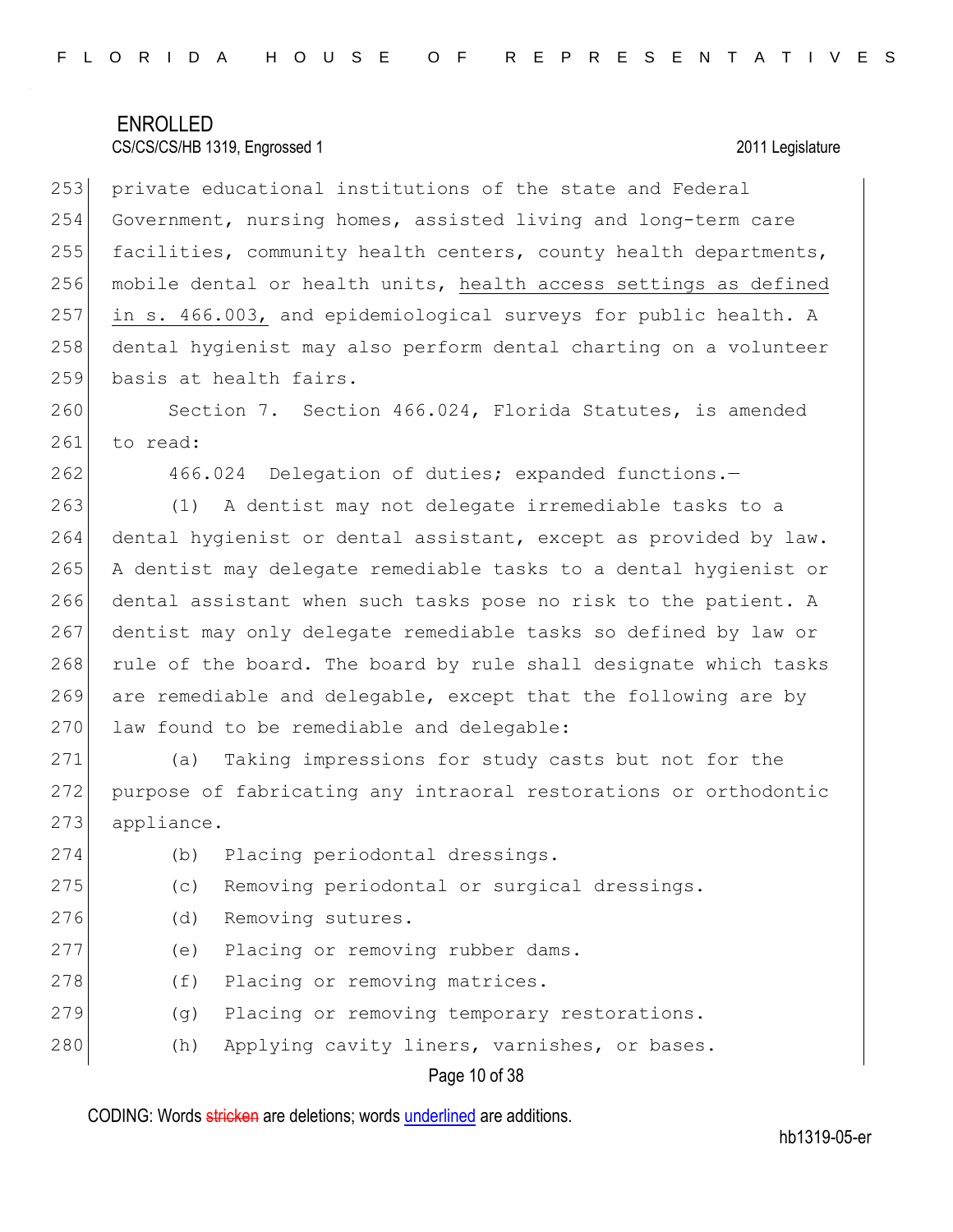| FLORIDA HOUSE OF REPRESENTATIVES |  |
|----------------------------------|--|
|----------------------------------|--|

## CS/CS/CS/HB 1319, Engrossed 1 2011 Legislature

| 281 | (i)<br>Polishing amalgam restorations.                            |
|-----|-------------------------------------------------------------------|
| 282 | (†)<br>Polishing clinical crowns of the teeth for the purpose     |
| 283 | of removing stains but not changing the existing contour of the   |
| 284 | tooth.                                                            |
| 285 | Obtaining bacteriological cytological specimens not<br>(k)        |
| 286 | involving cutting of the tissue.                                  |
| 287 |                                                                   |
| 288 | Nothing in This subsection does not shall be construed to limit   |
| 289 | delegable tasks to those specified herein.                        |
| 290 | A dental hygienist licensed in this state may perform<br>(2)      |
| 291 | the following remediable tasks in a health access setting as      |
| 292 | defined in s. 466.003 without the physical presence, prior        |
| 293 | examination, or authorization of a dentist:                       |
| 294 | Perform dental charting as defined in s. 466.0235 and<br>(a)      |
| 295 | as provided by rule.                                              |
| 296 | Measure and record a patient's blood pressure rate,<br>(b)        |
| 297 | pulse rate, respiration rate, and oral temperature.               |
| 298 | Record a patient's case history.<br>(C)                           |
| 299 | Apply topical fluorides, including fluoride varnishes,<br>(d)     |
| 300 | which are approved by the American Dental Association or the      |
| 301 | Food and Drug Administration.                                     |
| 302 | Apply dental sealants.<br>(e)                                     |
| 303 | Remove calculus deposits, accretions, and stains from<br>(f)      |
| 304 | exposed surfaces of the teeth and from tooth surfaces within the  |
| 305 | gingival sulcus.                                                  |
| 306 | A dentist licensed under this chapter or a physician<br>$\perp$ . |
| 307 | licensed under chapter 458 or chapter 459 must give medical       |
| 308 | clearance before a dental hygienist removes calculus deposits,    |
|     | $D_{max}$ 44 $\leq$ 00                                            |

Page 11 of 38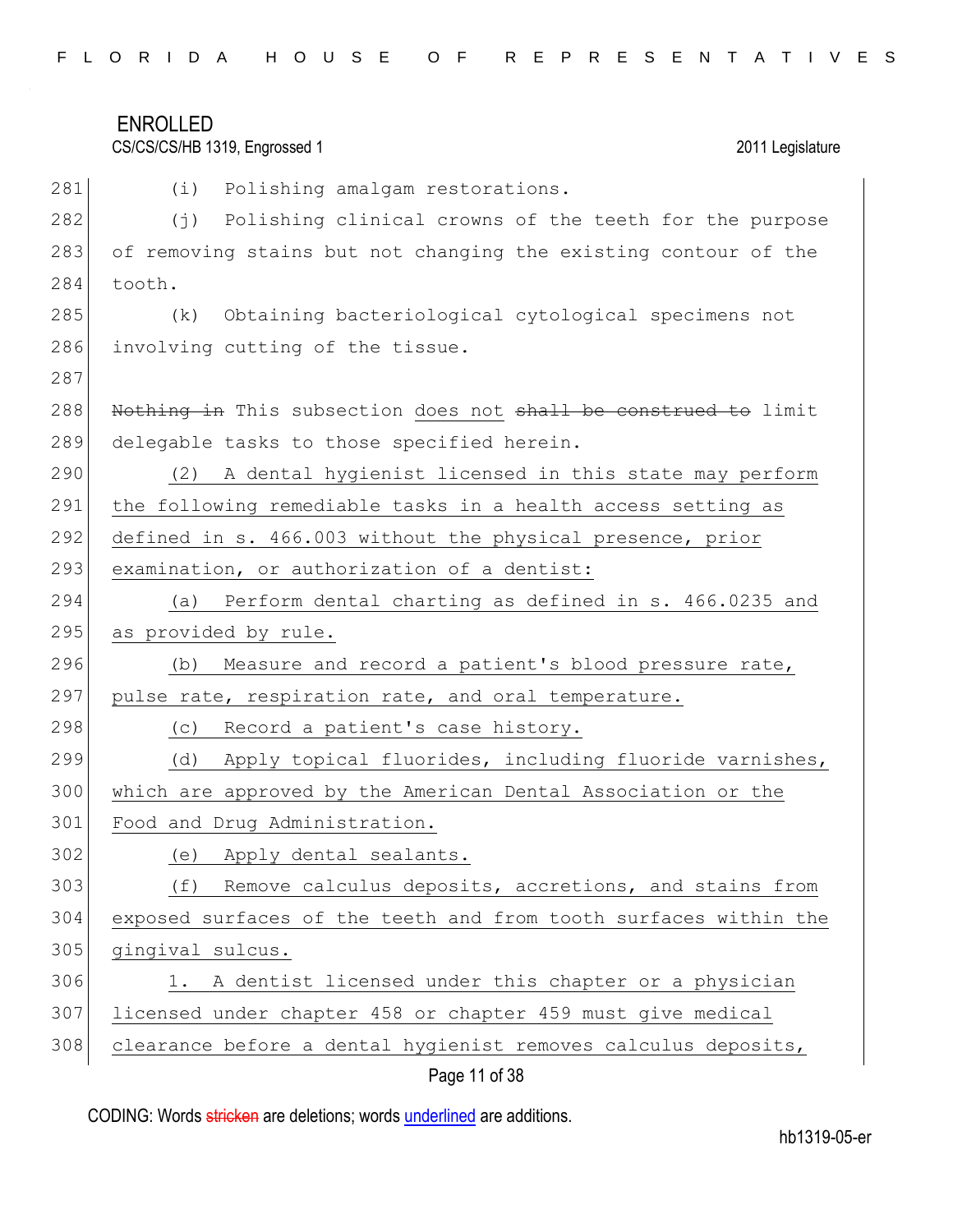|  |  |  |  |  |  |  |  |  |  |  |  | FLORIDA HOUSE OF REPRESENTATIVES |  |  |  |  |  |  |  |  |  |  |  |  |  |  |  |  |
|--|--|--|--|--|--|--|--|--|--|--|--|----------------------------------|--|--|--|--|--|--|--|--|--|--|--|--|--|--|--|--|
|--|--|--|--|--|--|--|--|--|--|--|--|----------------------------------|--|--|--|--|--|--|--|--|--|--|--|--|--|--|--|--|

| 309 | accretions, and stains from exposed surfaces of the teeth or     |
|-----|------------------------------------------------------------------|
| 310 | from tooth surfaces within the gingival sulcus.                  |
| 311 | 2. A dentist shall conduct a dental examination on a             |
| 312 | patient within 13 months after a dental hygienist removes the    |
| 313 | patient's calculus deposits, accretions, and stains from exposed |
| 314 | surfaces of the teeth or from tooth surfaces within the gingival |
| 315 | sulcus. Additional oral hygiene services may not be performed    |
| 316 | under this paragraph without a clinical examination by a dentist |
| 317 | who is licensed under this chapter.                              |
| 318 |                                                                  |
| 319 | This subsection does not authorize a dental hygienist to perform |
| 320 | root planing or gingival curettage without supervision by a      |
| 321 | dentist.                                                         |
| 322 | For all remediable tasks listed in subsection $(2)$ , the<br>(3) |
| 323 | following disclaimer must be provided to the patient in writing  |
| 324 | before any procedure is performed:                               |
| 325 | The services being offered are not a substitute for a<br>(a)     |
| 326 | comprehensive dental exam by a dentist.                          |
| 327 | The diagnosis of caries, soft tissue disease, oral<br>(b)        |
| 328 | cancer, temporomandibular joint disease (TMJ), and dentofacial   |
| 329 | malocclusions will be completed only by a dentist in the context |
| 330 | of delivering a comprehensive dental exam.                       |
| 331 | This section does not prevent a program operated by<br>(4)       |
| 332 | one of the health access settings as defined in s. 466.003 or a  |
| 333 | nonprofit organization that is exempt from federal income        |
| 334 | taxation under s. 501(a) of the Internal Revenue Code and        |
| 335 | described in s. $501(c)$ (3) of the Internal Revenue Code from   |
| 336 | billing and obtaining reimbursement for the services described   |

## Page 12 of 38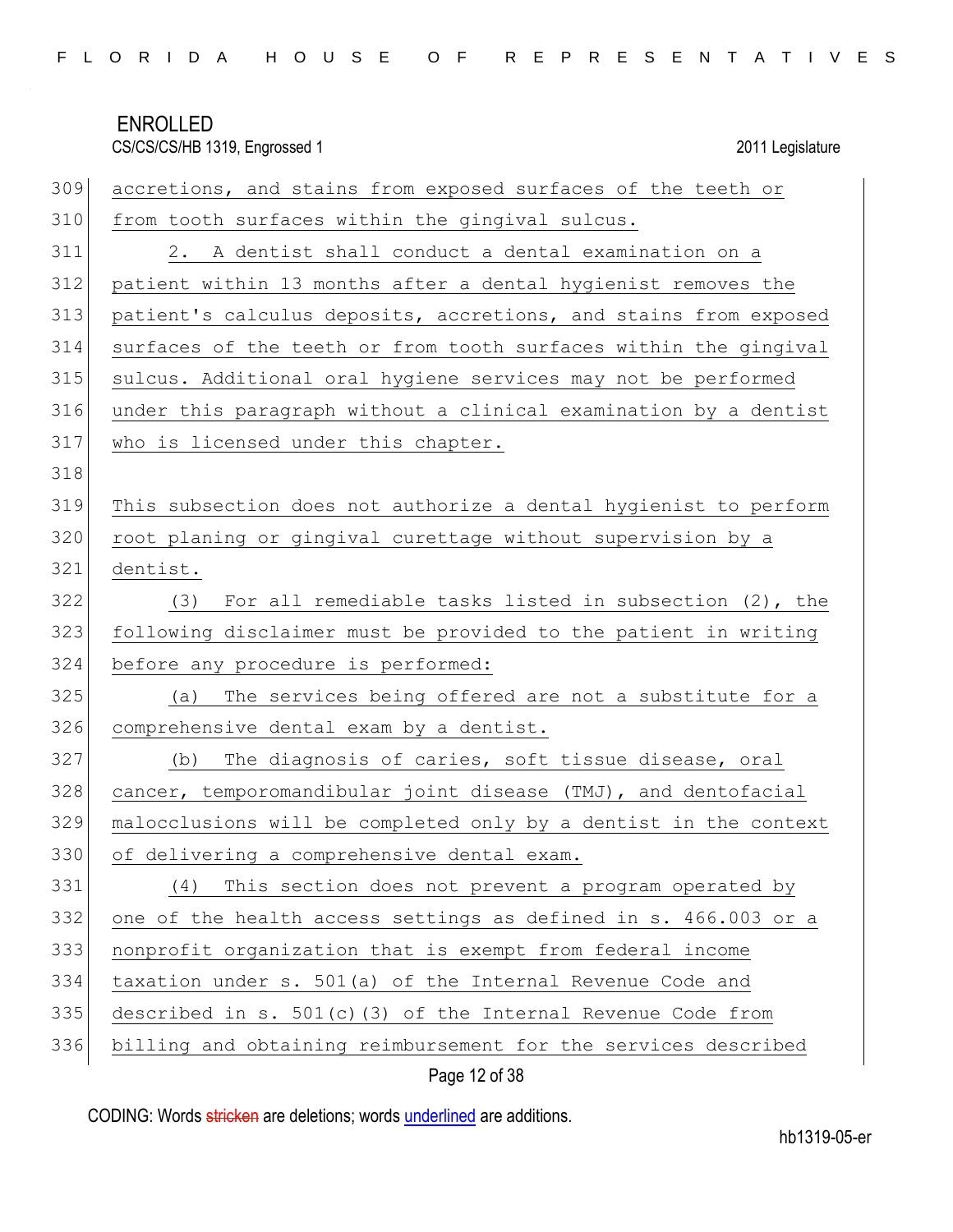| FLORIDA HOUSE OF REPRESENTATIVES |  |  |
|----------------------------------|--|--|
|----------------------------------|--|--|

CS/CS/CS/HB 1319, Engrossed 1 2011 Legislature in this section which are provided by a dental hygienist or from 338 making or maintaining any records pursuant to s. 456.057 necessary to obtain reimbursement. (5) A dental hygienist who performs, without supervision, 341 the remediable tasks listed in subsection (2) shall: (a) Provide a dental referral in strict compliance with 343 federal and state patient referral, anti-kickback, and patient brokering laws. (b) Encourage the establishment of a dental home. (c) Maintain professional malpractice insurance coverage that has minimum limits of \$100,000 per occurrence and \$300,000 in the aggregate through the employing health access setting or individual policy. 350 (6) $(2)$  Notwithstanding subsection (1) or subsection (2), a dentist may delegate the tasks of gingival curettage and root planing to a dental hygienist but not to a dental assistant.  $(7)$   $(3)$  All other remediable tasks shall be performed under the direct, indirect, or general supervision of a dentist, as determined by rule of the board, and after such formal or on- the-job training by the dental hygienist or dental assistant as the board by rule may require. The board by rule may establish a 358 certification process for expanded-duty dental assistants, establishing such training or experience criteria or examinations as it deems necessary and specifying which tasks may be delegable only to such assistants. If the board does establish such a certification process, the department shall implement the application process for such certification and

364 administer any examinations required.

### Page 13 of 38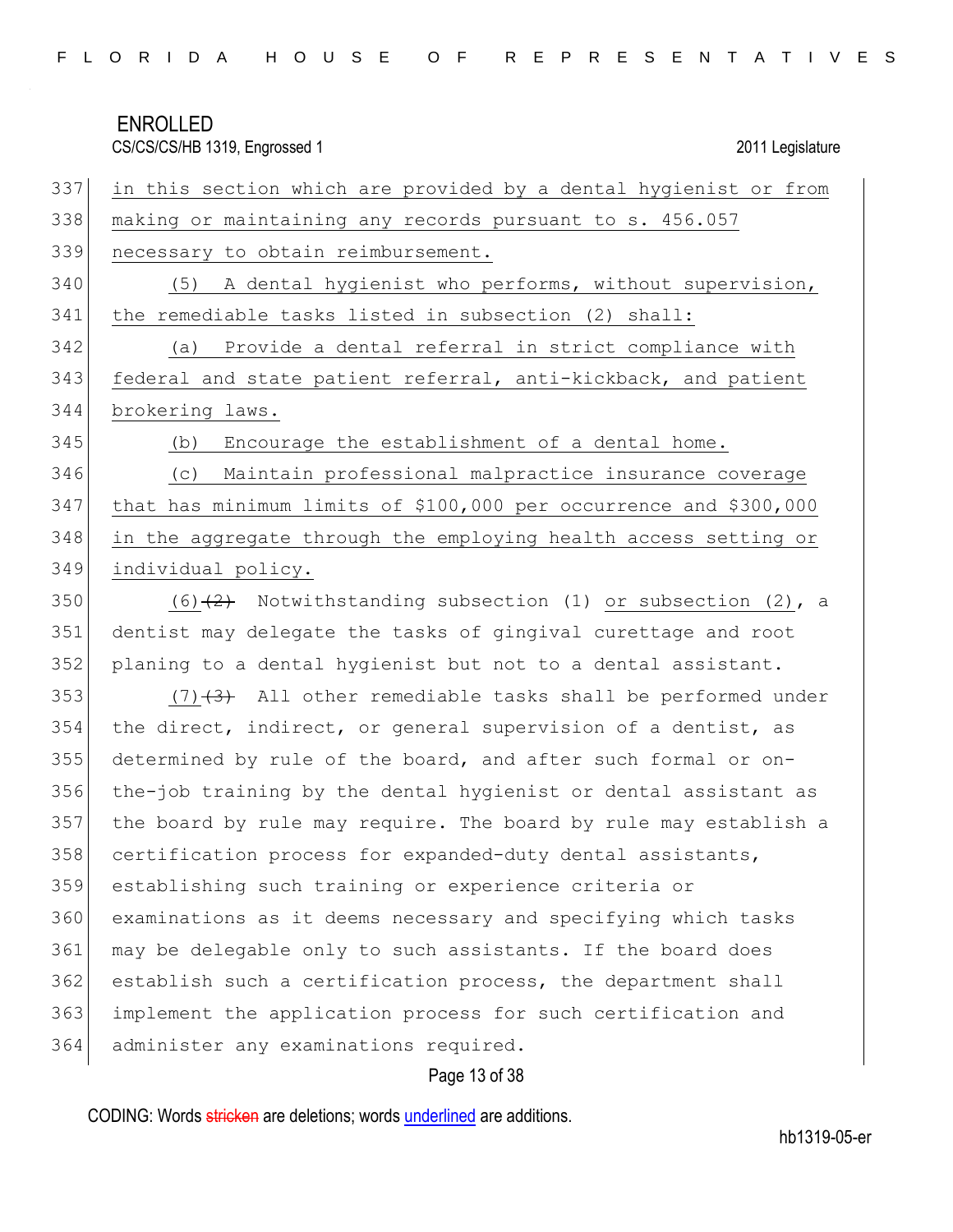| FLORIDA HOUSE OF REPRESENTATIVES |  |
|----------------------------------|--|
|----------------------------------|--|

### CS/CS/CS/HB 1319, Engrossed 1 2011 Legislature

365 (8) $(4)$  Notwithstanding subsection (1) or subsection (2), a 366 dentist may not delegate to anyone other than another licensed 367 dentist:

368 (a) Any prescription of drugs or medications requiring the 369 written order or prescription of a licensed dentist or 370 physician.

371 (b) Any diagnosis for treatment or treatment planning.

372 (9)  $\left(5\right)$  Notwithstanding any other provision of law, a 373 dentist is primarily responsible for all procedures delegated by 374 her or him.

375  $(10)$   $(6)$  A No dental assistant may not shall perform an 376 intraoral procedure except after such formal or on-the-job 377 training as the board by rule shall prescribe.

378 Section 8. For the purpose of incorporating the amendment 379 made by this act to section 466.003, Florida Statutes, in a 380 reference thereto, subsection (2) of section 466.00672, Florida 381 Statutes, is reenacted to read:

382 466.00672 Revocation of health access dental license. 383 (2) Failure of an individual licensed pursuant to s. 384 466.0067 to limit the practice of dentistry to health access 385 settings as defined in s. 466.003 constitutes the unlicensed 386 practice of dentistry.

387 Section 9. Effective October 1, 2011, section 466.006, 388 Florida Statutes, is amended to read:

389 466.006 Examination of dentists.-

390 (1)(a) It is the intent of the Legislature to reduce the 391 costs associated with an independent state-developed practical 392 or clinical examination to measure an applicant's ability to

### Page 14 of 38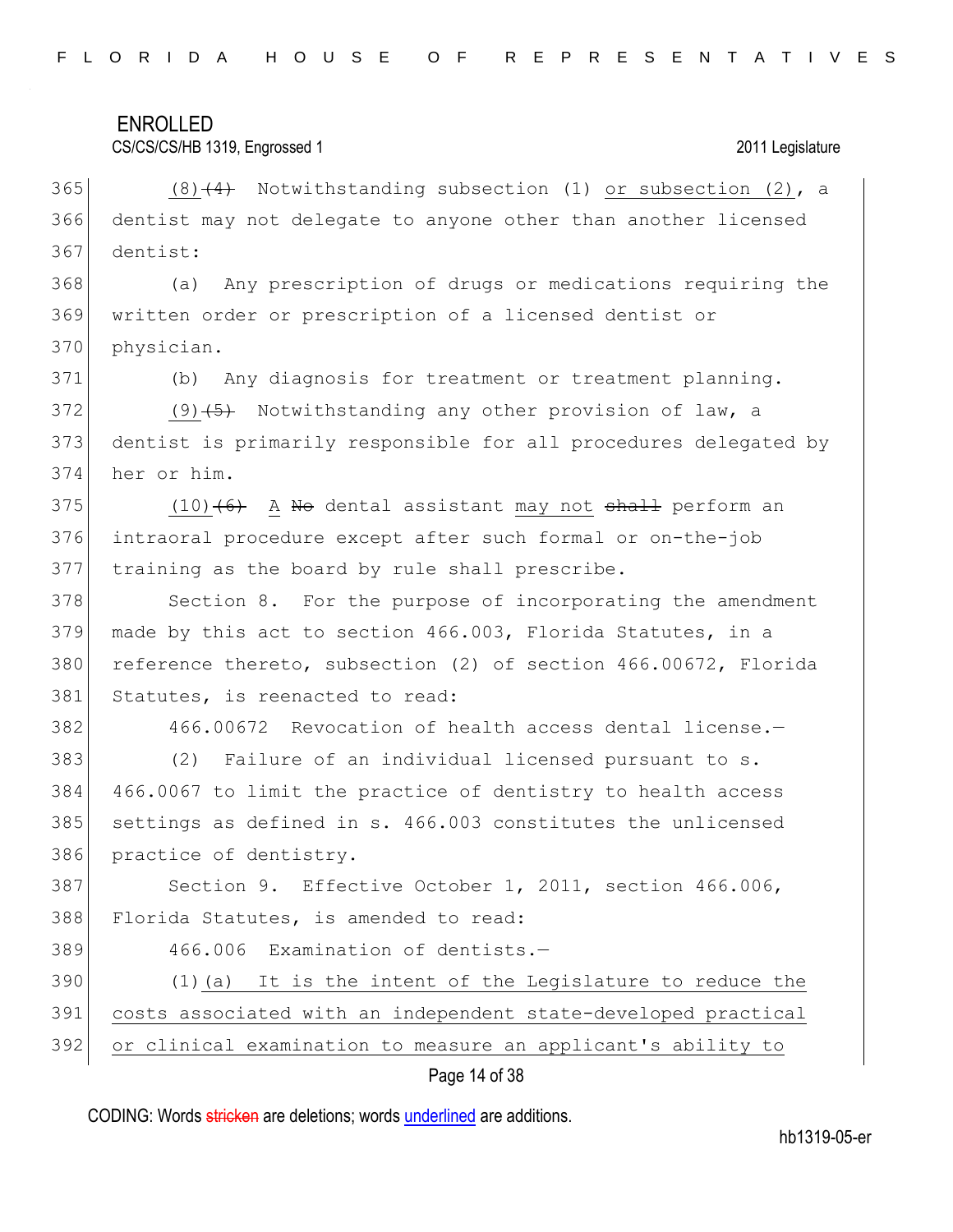| 393 | practice the profession of dentistry and to use the American               |
|-----|----------------------------------------------------------------------------|
| 394 | Dental Licensing Examination developed by the American Board of            |
| 395 | Dental Examiners, Inc., in lieu of an independent state-                   |
| 396 | developed practical or clinical examination. The Legislature               |
| 397 | finds that the American Dental Licensing Examination, in both              |
| 398 | its structure and function, consistently meets generally                   |
| 399 | accepted testing standards and has been found, as it is                    |
| 400 | currently organized and operating, to adequately and reliably              |
| 401 | measure an applicant's ability to practice the profession of               |
| 402 | dentistry.                                                                 |
| 403 | (b) Any person desiring to be licensed as a dentist shall                  |
| 404 | apply to the department to take the licensure examinations and             |
| 405 | shall verify the information required on the application by                |
| 406 | oath. The application shall include two recent photographs.                |
| 407 | There shall be an application fee set by the board not to exceed           |
| 408 | \$100 which shall be nonrefundable. There shall also be an                 |
| 409 | examination fee set by the board, which shall not exceed \$425             |
| 410 | plus the actual per applicant cost to the department for                   |
| 411 | purchase of some or all portions of the examination from the               |
| 412 | American Board of Dental Examiners or its successor entity, if             |
| 413 | any, provided the board finds the successor entity's clinical              |
| 414 | examination complies with the provisions of this section. The              |
| 415 | examination fee <del>Northeast Regional Board of Dental Examiners or</del> |
| 416 | a similar national organization, which may be refundable if the            |
| 417 | applicant is found ineligible to take the examinations.                    |
| 418 | An applicant shall be entitled to take the<br>(2)                          |
| 419 | examinations required in this section to practice dentistry in             |
| 420 | this state if the applicant:                                               |

## Page 15 of 38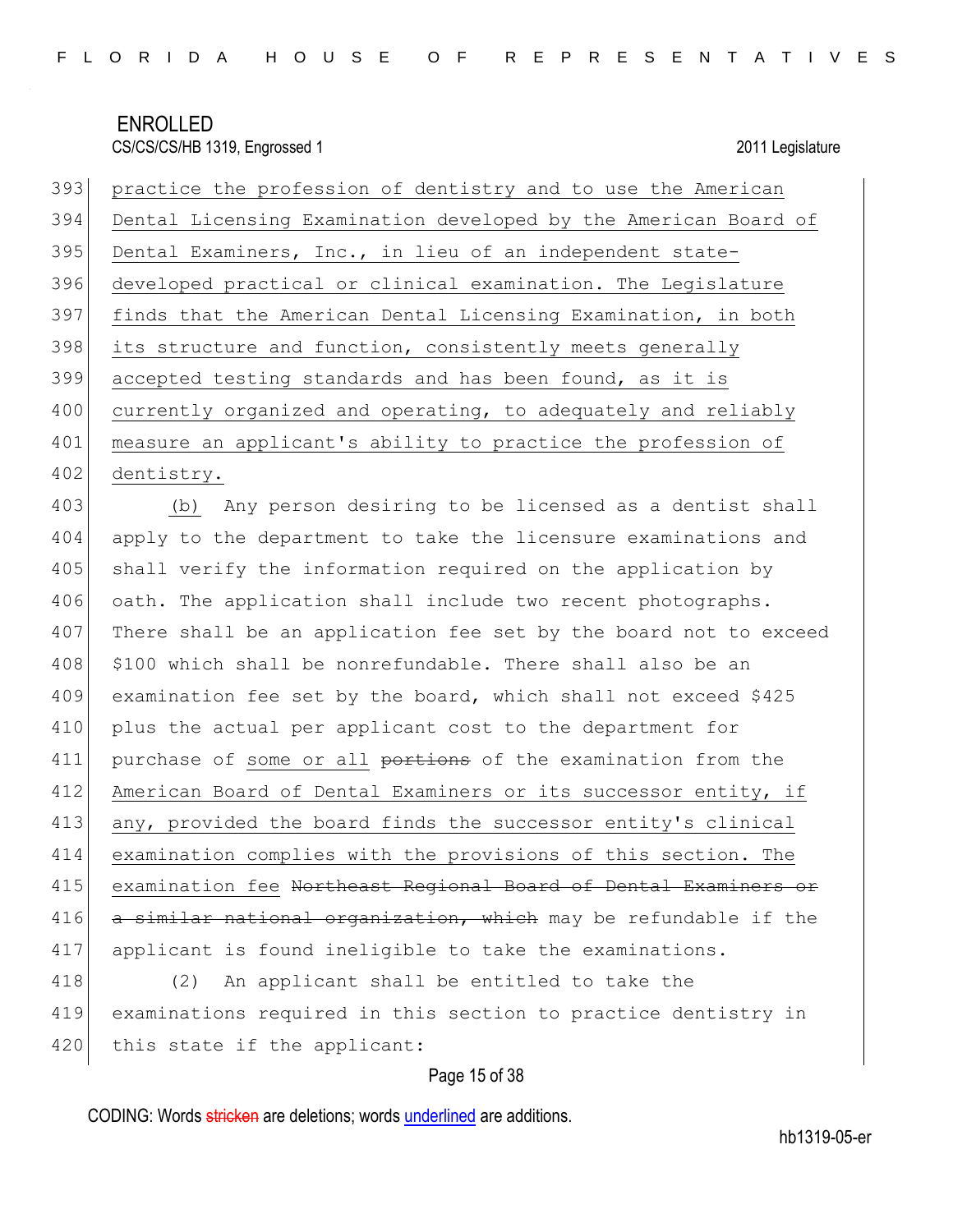### CS/CS/CS/HB 1319, Engrossed 1 2011 Legislature

421 (a) Is 18 years of age or older. 422 (b)1. Is a graduate of a dental school accredited by the 423 American Dental Association Commission on Dental Accreditation 424 Commission on Accreditation of the American Dental Association 425 or its successor entity  $a$ gency, if any, or any other dental 426 nationally recognized accrediting entity recognized by the 427 United States Department of Education agency; or 428 2. Is a dental student in the final year of a program at 429 such an accredited dental school who has completed all the 430 coursework necessary to prepare the student to perform the 431 clinical and diagnostic procedures required to pass the 432 examinations. With respect to a dental student in the final year 433 of a program at a dental school, a passing score on the 434 examinations is valid for 365 180 days after the date the 435 examinations were completed. A dental school student who takes 436 the licensure examinations during the student's final year of an 437 approved dental school must have graduated before being 438 certified for licensure pursuant to s. 466.011. 439 (c)1. Has successfully completed the National Board of 440 Dental Examiners dental examination within 10 years of the date 441 of application; or 442 2. Has an active health access dental license in this 443 state; and 444 a. The applicant has at least 5,000 hours within 4

445 consecutive years of clinical practice experience providing 446 direct patient care in a health access setting as defined in s. 447 466.003  $\texttt{s. } 466.003$   $\texttt{+14}$ ; the applicant is a retired veteran 448 dentist of any branch of the United States Armed Services who

### Page 16 of 38

CODING: Words stricken are deletions; words underlined are additions.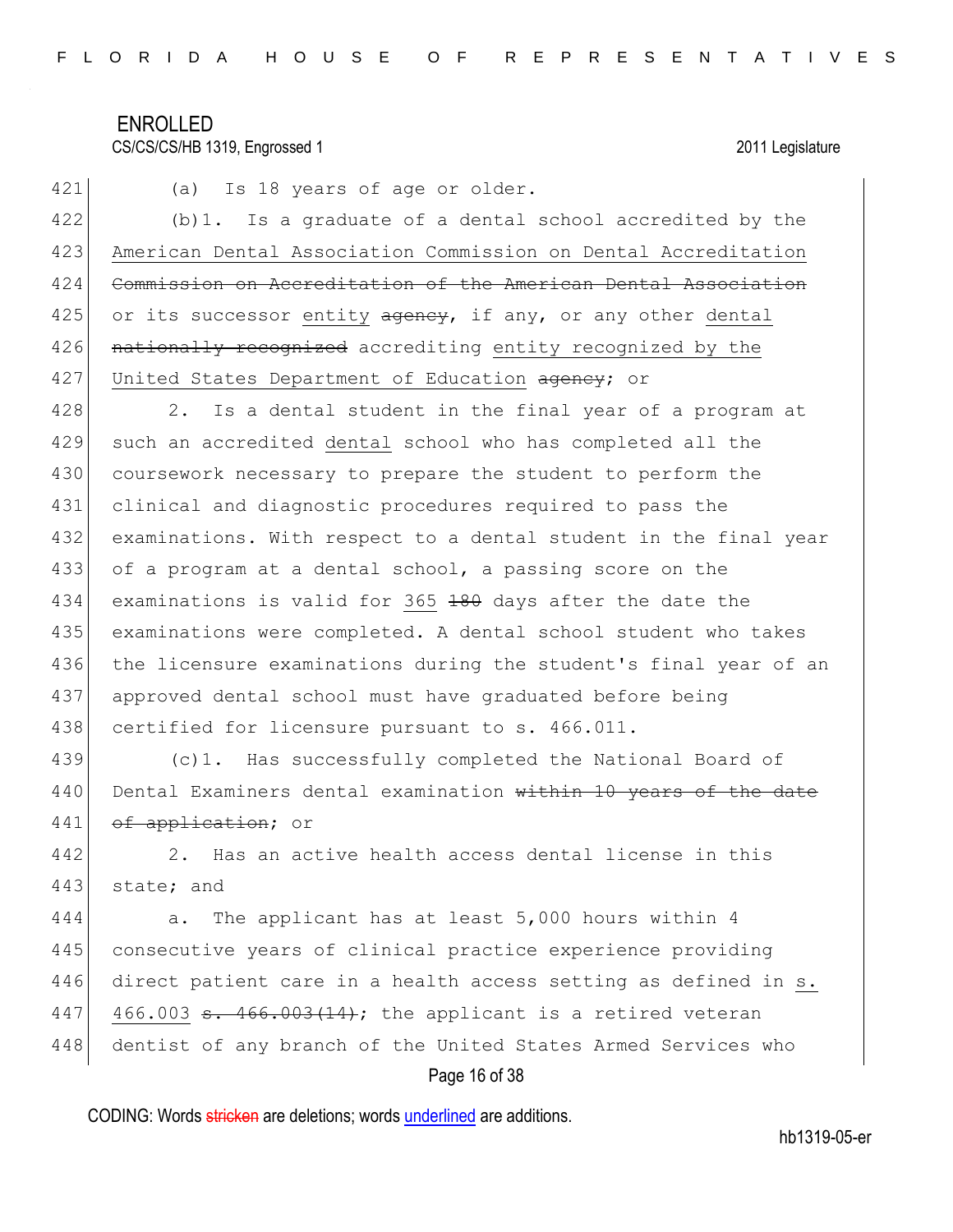449 has practiced dentistry while on active duty and has at least 3,000 hours within 3 consecutive years of clinical practice experience providing direct patient care in a health access 452 setting as defined in s. 466.003 <del>s. 466.003(14)</del>; or the applicant has provided a portion of his or her salaried time teaching health profession students in any public education setting, including, but not limited to, a community college, 456 college, or university, and has at least 3,000 hours within 3 consecutive years of clinical practice experience providing 458 direct patient care in a health access setting as defined in s. 466.003 <del>s. 466.003(14)</del>;

460 b. The applicant has not been disciplined by the board, 461 except for citation offenses or minor violations;

462 c. The applicant has not filed a report pursuant to s. 463 456.049; and

464 d. The applicant has not been convicted of or pled nolo 465 contendere to, regardless of adjudication, any felony or 466 misdemeanor related to the practice of a health care profession.

467 (3) If an applicant is a graduate of a dental college or 468 school not accredited in accordance with paragraph (2) (b) or of 469 a dental college or school not approved by the board, the 470 applicant shall not be entitled to take the examinations 471 required in this section to practice dentistry until she or he 472 satisfies one of the following:

473 (a) Completes a program of study, as defined by the board 474 by rule, at an accredited American dental school and 475 demonstrates receipt of a D.D.S. or D.M.D. from said school; or 476 (b) Completes a 2-year supplemental dental education

### Page 17 of 38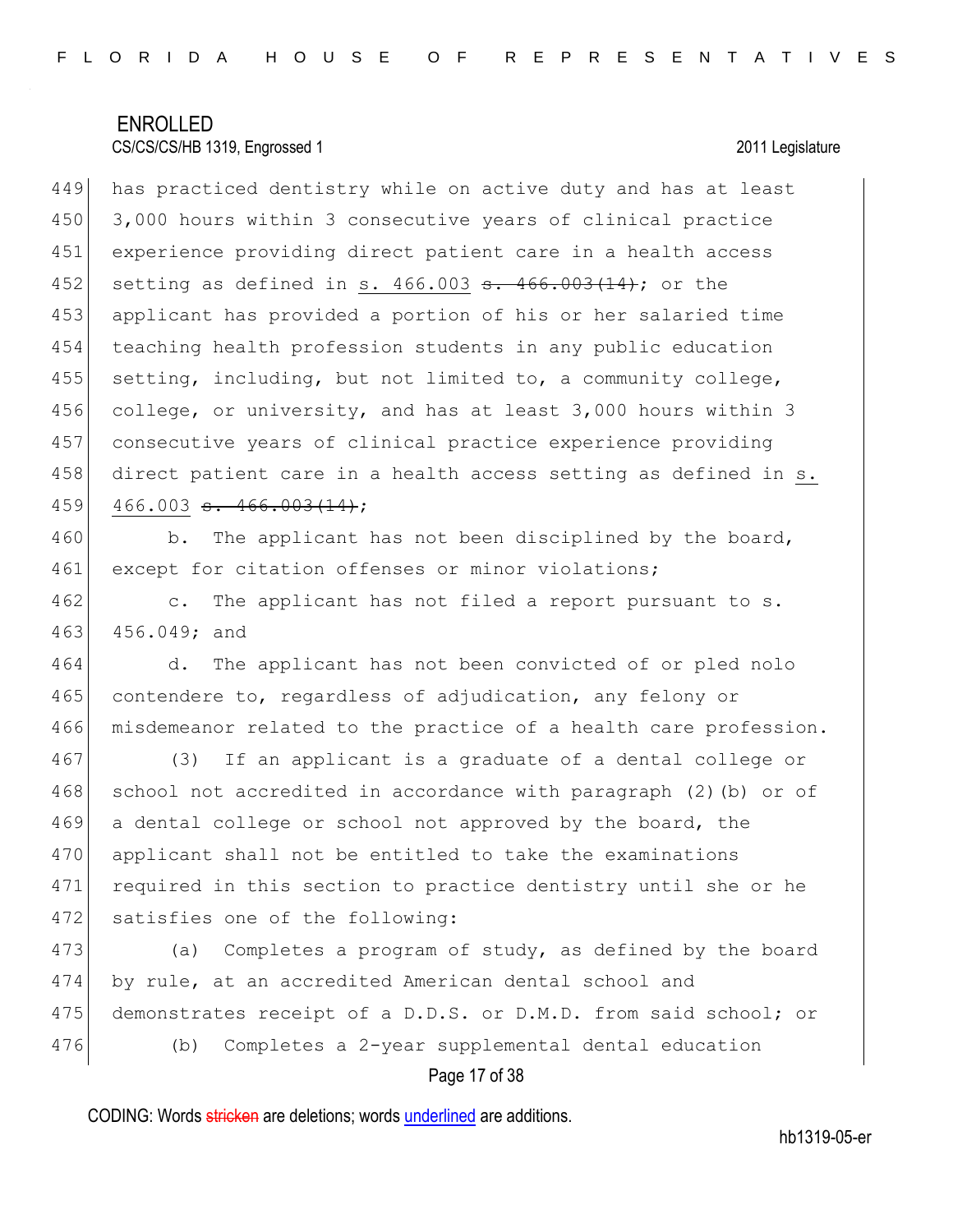| 477 | program at an accredited dental school and receives a dental                       |
|-----|------------------------------------------------------------------------------------|
| 478 | diploma, degree, or certificate as evidence of program                             |
| 479 | completion.                                                                        |
| 480 | Notwithstanding any other provision of law in chapter<br>(4)                       |
| 481 | 456 pertaining to the clinical dental licensure examination or                     |
| 482 | national examinations $\frac{1}{2}$ . $\frac{456.017(1)}{2}$ . to be licensed as a |
| 483 | dentist in this state, an applicant must successfully complete                     |
| 484 | the following:                                                                     |
| 485 | A written examination on the laws and rules of the<br>(a)                          |
| 486 | state regulating the practice of dentistry;                                        |
| 487 | (b) 1. A practical or clinical examination, which shall be                         |
| 488 | the American Dental Licensing Examination produced by the                          |
| 489 | American Board of Dental Examiners, Inc., or its successor                         |
| 490 | entity, if any, that is administered in this state and graded by                   |
| 491 | dentists licensed in this state and employed by the department                     |
| 492 | for just such purpose, provided that the board has attained, and                   |
| 493 | continues to maintain thereafter, representation on the board of                   |
| 494 | directors of the American Board of Dental Examiners, the                           |
| 495 | examination development committee of the American Board of                         |
| 496 | Dental Examiners, and such other committees of the American                        |
| 497 | Board of Dental Examiners as the board deems appropriate by rule                   |
| 498 | to assure that the standards established herein are maintained                     |
| 499 | organizationally. A passing score on the American Dental                           |
| 500 | Licensing Examination administered in this state and graded by                     |
| 501 | dentists who are licensed in this state is valid for 365 days                      |
| 502 | after the date the official examination results are published.                     |
| 503 | As an alternative to the requirements of subparagraph<br>2.a.                      |
| 504 | 1., an applicant may submit scores from an American Dental                         |
|     |                                                                                    |

Page 18 of 38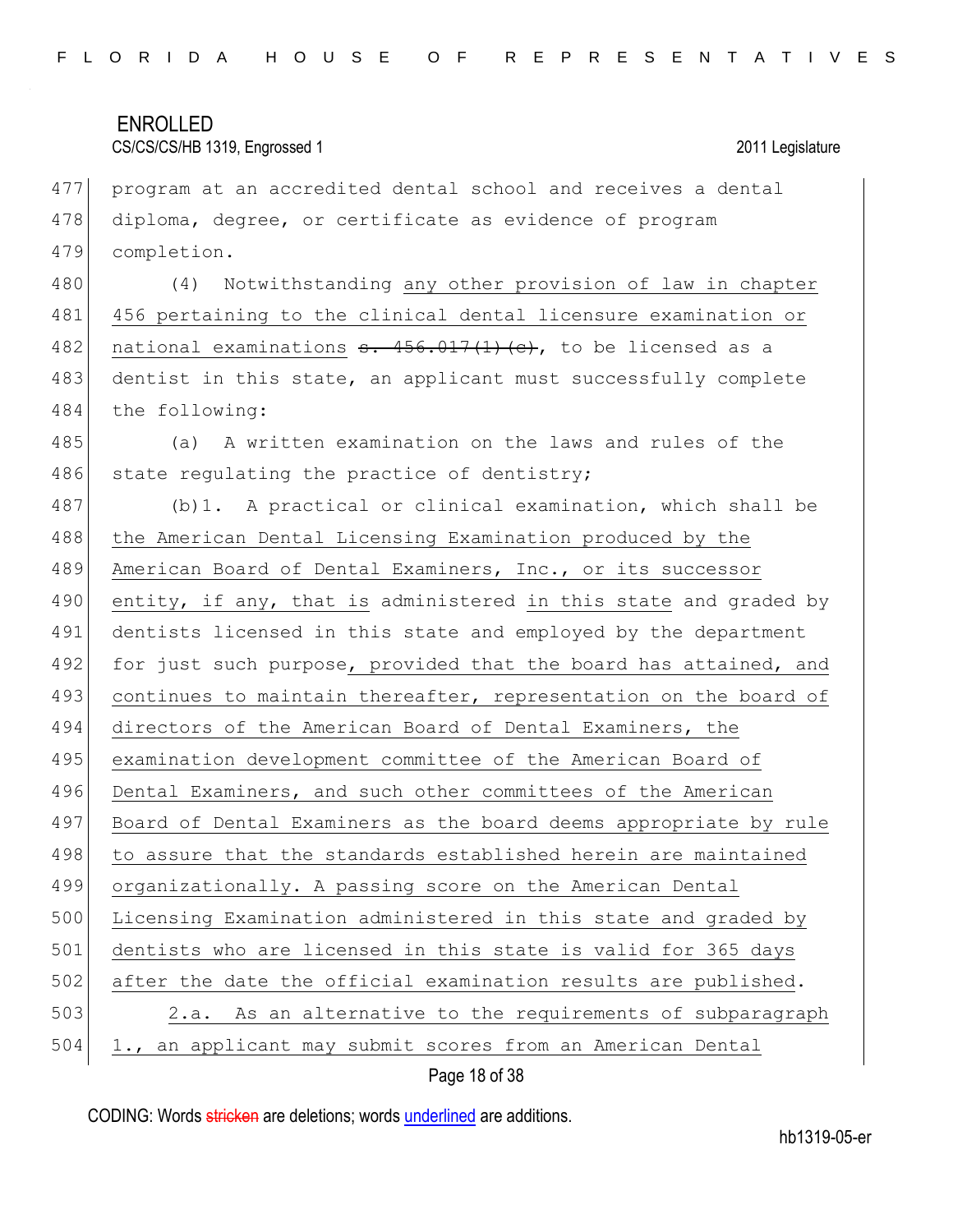| 505 | Licensing Examination previously administered in a jurisdiction  |
|-----|------------------------------------------------------------------|
| 506 | other than this state after October 1, 2011, and such            |
| 507 | examination results shall be recognized as valid for the purpose |
| 508 | of licensure in this state. A passing score on the American      |
| 509 | Dental Licensing Examination administered out-of-state shall be  |
| 510 | the same as the passing score for the American Dental Licensing  |
| 511 | Examination administered in this state and graded by dentists    |
| 512 | who are licensed in this state. The examination results are      |
| 513 | valid for 365 days after the date the official examination       |
| 514 | results are published. The applicant must have completed the     |
| 515 | examination after October 1, 2011.                               |
| 516 | b. This subparagraph may not be given retroactive                |
| 517 | application.                                                     |
| 518 | If the date of an applicant's passing American Dental<br>3.      |
| 519 | Licensing Examination scores from an examination previously      |
| 520 | administered in a jurisdiction other than this state under       |
| 521 | subparagraph 2. is older than 365 days, then such scores shall   |
| 522 | nevertheless be recognized as valid for the purpose of licensure |
| 523 | in this state, but only if the applicant demonstrates that all   |
| 524 | of the following additional standards have been met:             |
| 525 | The applicant completed the American Dental<br>a. $(I)$          |
| 526 | Licensing Examination after October 1, 2011.                     |
| 527 | This sub-subparagraph may not be given retroactive<br>(TI)       |
| 528 | application;                                                     |
| 529 | The applicant graduated from a dental school accredited<br>b.    |
| 530 | by the American Dental Association Commission on Dental          |
| 531 | Accreditation or its successor entity, if any, or any other      |
| 532 | dental accrediting organization recognized by the United States  |

## Page 19 of 38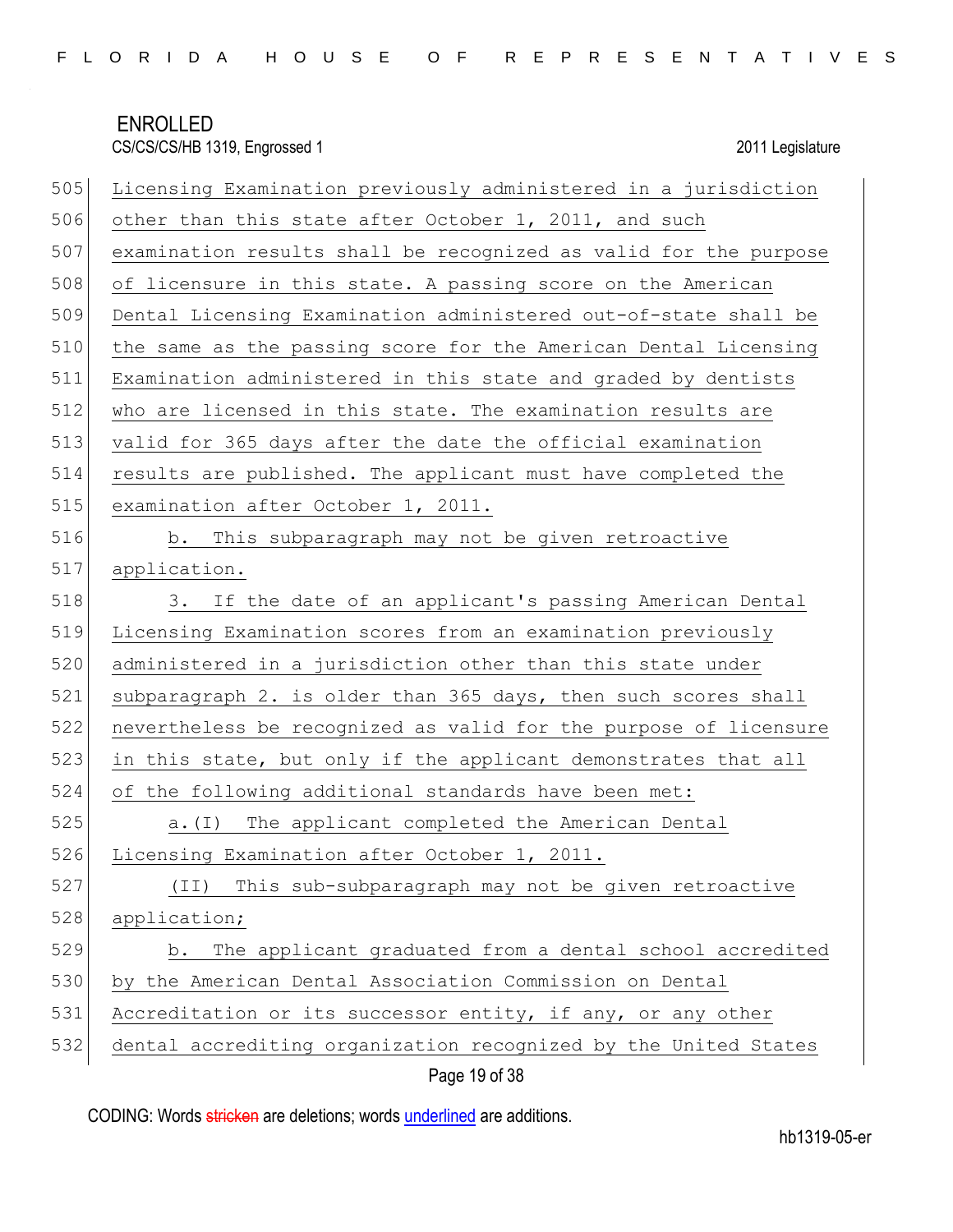| 533 | Department of Education. Provided, however, if the applicant did |
|-----|------------------------------------------------------------------|
| 534 | not graduate from such a dental school, the applicant may submit |
| 535 | proof of having successfully completed a full-time supplemental  |
| 536 | general dentistry program accredited by the American Dental      |
| 537 | Association Commission on Dental Accreditation of at least 2     |
| 538 | consecutive academic years at such accredited sponsoring         |
| 539 | institution. Such program must provide didactic and clinical     |
| 540 | education at the level of a D.D.S. or D.M.D. program accredited  |
| 541 | by the American Dental Association Commission on Dental          |
| 542 | Accreditation;                                                   |
| 543 | c. The applicant currently possesses a valid and active          |
| 544 | dental license in good standing, with no restriction, which has  |
| 545 | never been revoked, suspended, restricted, or otherwise          |
| 546 | disciplined, from another state or territory of the United       |
|     |                                                                  |
| 547 | States, the District of Columbia, or the Commonwealth of Puerto  |
| 548 | Rico;                                                            |
| 549 | The applicant submits proof that he or she has never<br>d.       |
| 550 | been reported to the National Practitioner Data Bank, the        |
| 551 | Healthcare Integrity and Protection Data Bank, or the American   |
| 552 | Association of Dental Boards Clearinghouse. This sub-            |
| 553 | subparagraph does not apply if the applicant successfully        |
| 554 | appealed to have his or her name removed from the data banks of  |
| 555 | these agencies;                                                  |
| 556 | e. (I) In the 5 years immediately preceding the date of          |
| 557 | application for licensure in this state, the applicant must      |
| 558 | submit proof of having been consecutively engaged in the full-   |
| 559 | time practice of dentistry in another state or territory of the  |

## Page 20 of 38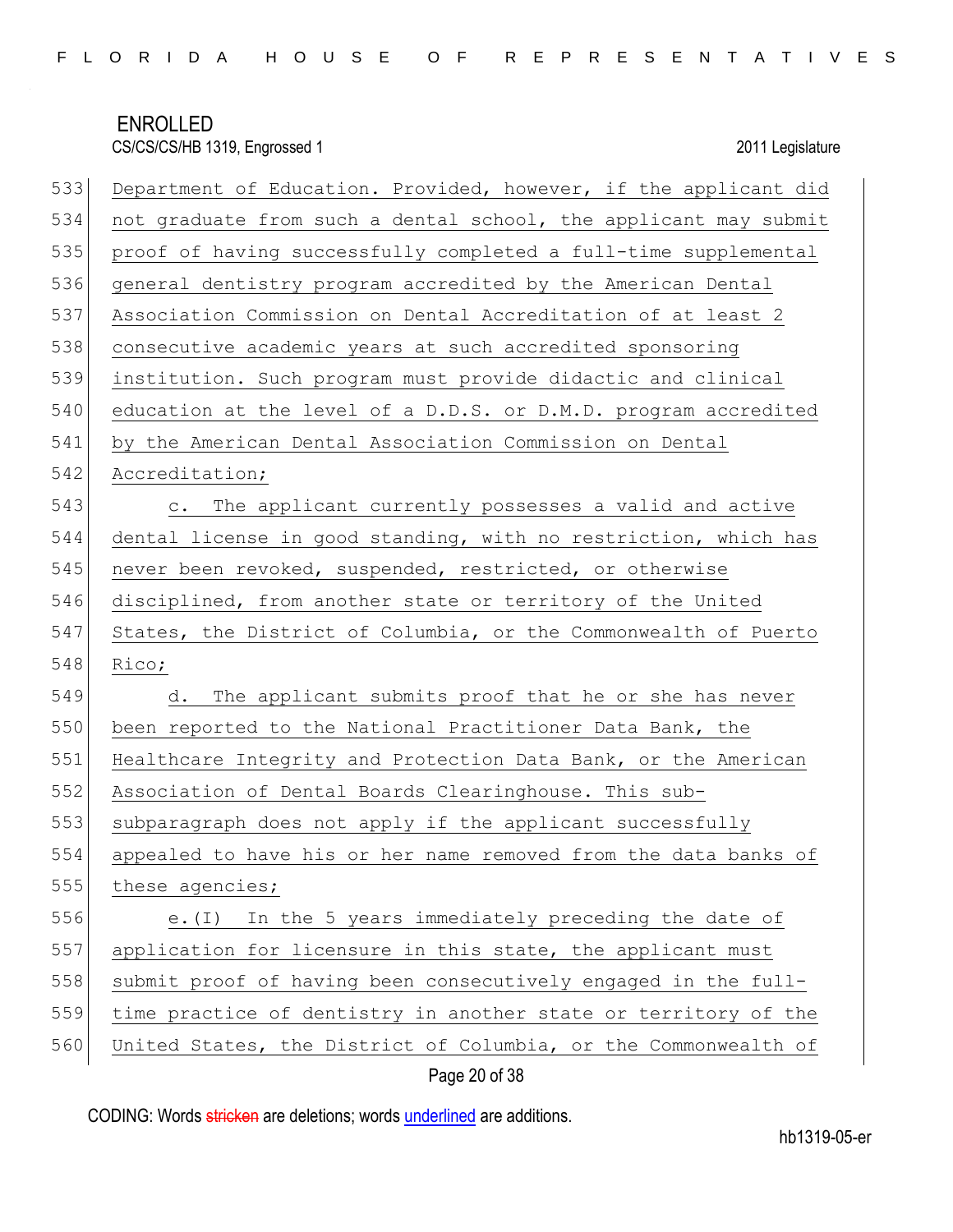CS/CS/CS/HB 1319, Engrossed 1 2011 Legislature

| 561 | Puerto Rico, or, if the applicant has been licensed in another   |
|-----|------------------------------------------------------------------|
| 562 | state or territory of the United States, the District of         |
| 563 | Columbia, or the Commonwealth of Puerto Rico for less than 5     |
| 564 | years, the applicant must submit proof of having been engaged in |
| 565 | the full-time practice of dentistry since the date of his or her |
| 566 | initial licensure.                                               |
| 567 | (II) As used in this section, "full-time practice" is            |
| 568 | defined as a minimum of 1,200 hours per year for each and every  |
| 569 | year in the consecutive 5-year period or, where applicable, the  |
| 570 | period since initial licensure, and must include any combination |
| 571 | of the following:                                                |
| 572 | (A) Active clinical practice of dentistry providing direct       |
| 573 | patient care.                                                    |
| 574 | Full-time practice as a faculty member employed by a<br>(B)      |
| 575 | dental or dental hygiene school approved by the board or         |
| 576 | accredited by the American Dental Association Commission on      |
| 577 | Dental Accreditation.                                            |
| 578 | (C) Full-time practice as a student at a postgraduate            |
| 579 | dental education program approved by the board or accredited by  |
| 580 | the American Dental Association Commission on Dental             |
| 581 | Accreditation.                                                   |
| 582 | The board shall develop rules to determine what type<br>(III)    |
| 583 | of proof of full-time practice is required and to recoup the     |
| 584 | cost to the board of verifying full-time practice under this     |
| 585 | section. Such proof must, at a minimum, be:                      |
| 586 | Admissible as evidence in an administrative<br>(A)               |
| 587 | proceeding;                                                      |
| 588 | Submitted in writing;<br>(B)                                     |
|     |                                                                  |

Page 21 of 38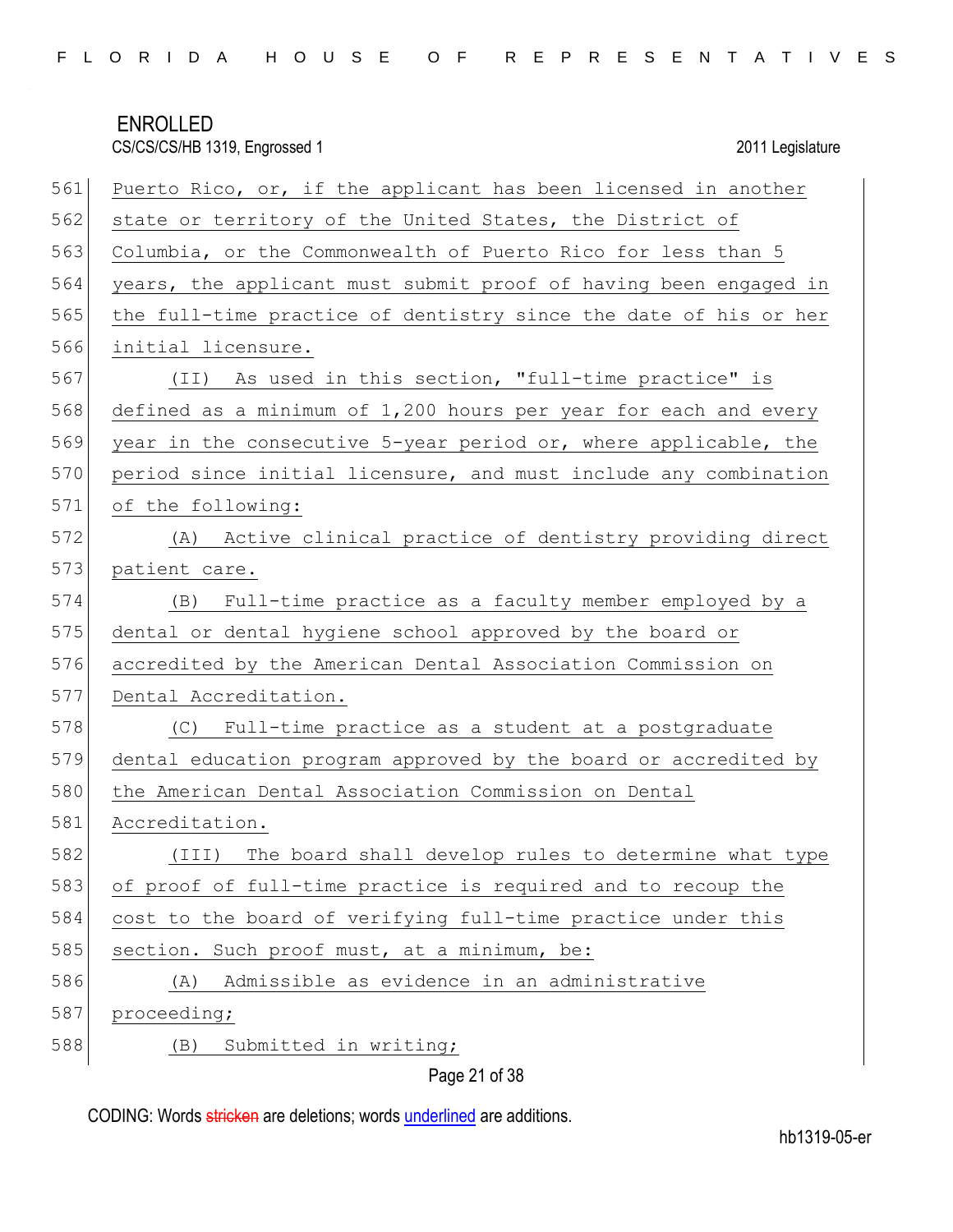|     | CS/CS/CS/HB 1319, Engrossed 1<br>2011 Legislature                     |
|-----|-----------------------------------------------------------------------|
| 589 | Submitted by the applicant under oath with penalties<br>(C)           |
| 590 | of perjury attached;                                                  |
| 591 | (D) Further documented by an affidavit of someone                     |
| 592 | unrelated to the applicant who is familiar with the applicant's       |
| 593 | practice and testifies with particularity that the applicant has      |
| 594 | been engaged in full-time practice; and                               |
| 595 | Specifically found by the board to be both credible<br>(E)            |
| 596 | and admissible.                                                       |
| 597 | An affidavit of only the applicant is not acceptable<br>$(\text{IV})$ |
| 598 | proof of full-time practice unless it is further attested to by       |
| 599 | someone unrelated to the applicant who has personal knowledge of      |
| 600 | the applicant's practice. If the board deems it necessary to          |
| 601 | assess credibility or accuracy, the board may require the             |
| 602 | applicant or the applicant's witnesses to appear before the           |
| 603 | board and give oral testimony under oath.                             |
| 604 | The applicant must submit documentation that he or she<br>f.          |
| 605 | has completed, or will complete, prior to licensure in this           |
| 606 | state, continuing education equivalent to this state's                |
| 607 | requirements for the last full reporting biennium;                    |
| 608 | The applicant must prove that he or she has never been<br>q.          |
| 609 | convicted of, or pled nolo contendere to, regardless of               |
| 610 | adjudication, any felony or misdemeanor related to the practice       |
| 611 | of a health care profession in any jurisdiction;                      |
| 612 | The applicant must successfully pass a written<br>h.                  |
| 613 | examination on the laws and rules of this state regulating the        |
| 614 | practice of dentistry and must successfully pass the computer-        |
| 615 | based diagnostic skills examination; and                              |
| 616 | The applicant must submit documentation that he or she<br>i.          |
|     | Page 22 of 38                                                         |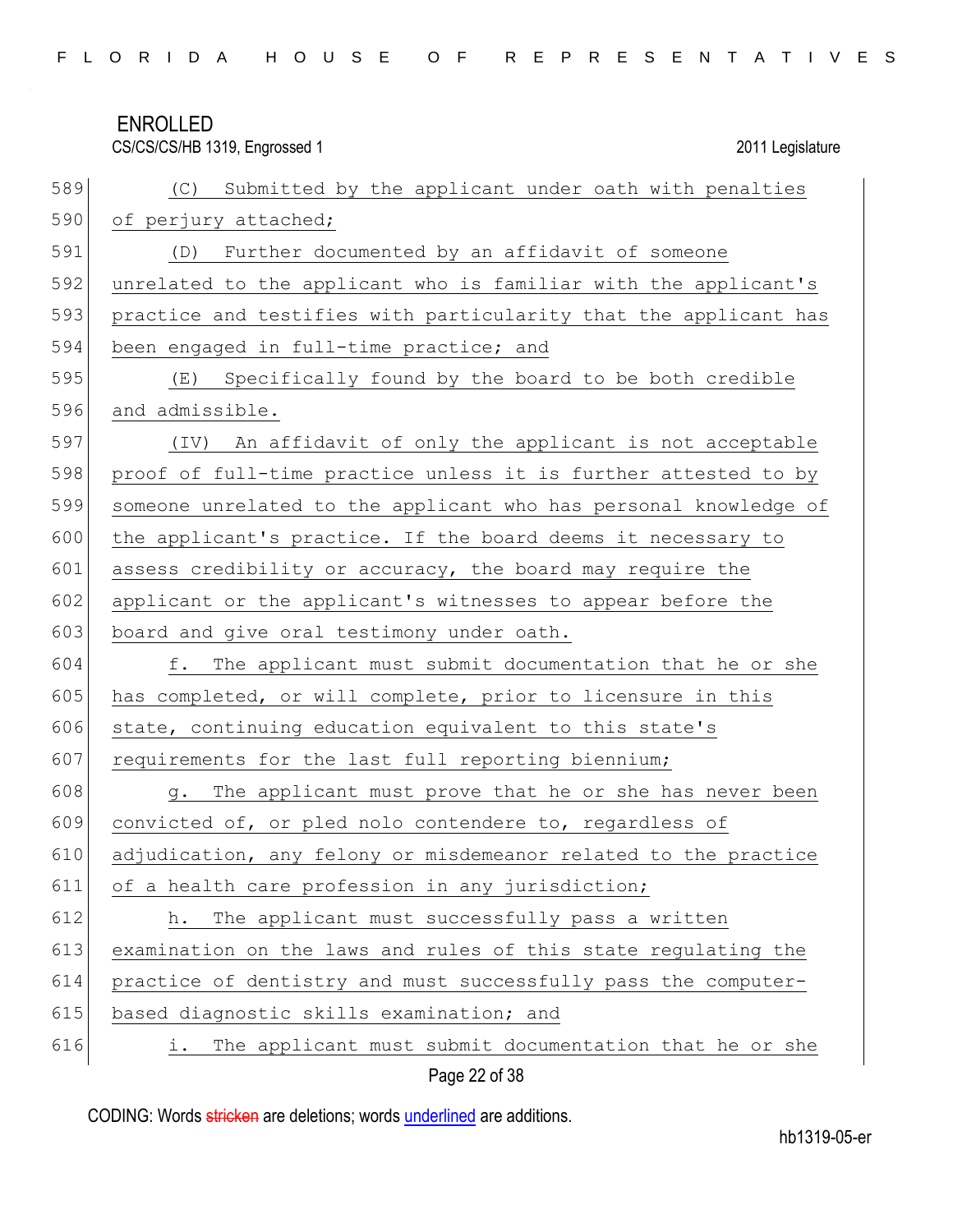| FLORIDA HOUSE OF REPRESENTATIVES |  |  |
|----------------------------------|--|--|
|----------------------------------|--|--|

| 617 | has successfully completed the National Board of Dental               |
|-----|-----------------------------------------------------------------------|
| 618 | Examiners dental examination.                                         |
| 619 | (5) (a) The practical examination required under subsection           |
| 620 | (4) shall be the American Dental Licensing Examination developed      |
| 621 | by the American Board of Dental Examiners, Inc., or its               |
| 622 | successor entity, if any, provided the board finds that the           |
| 623 | successor entity's clinical examination complies with the             |
| 624 | provisions of this section, and shall include, at a minimum:          |
| 625 | 1. A comprehensive diagnostic skills examination covering             |
| 626 | the full scope of dentistry and an examination on applied             |
| 627 | clinical diagnosis and treatment planning in dentistry for            |
| 628 | dental candidates.                                                    |
| 629 | 2.a. Two restorations on a live patient or patients., and             |
| 630 | The board by rule shall determine the class of such                   |
| 631 | restorations. and whether they shall be performed on mannequins,      |
| 632 | live patients, or both. At least one restoration shall be on a        |
| 633 | <del>live patient</del> ;                                             |
| 634 | 3.b. A demonstration of periodontal skills on a live                  |
| 635 | patient;                                                              |
| 636 | 4.e. A demonstration of prosthetics and restorative skills            |
| 637 | in complete and partial dentures and crowns and bridges and the       |
| 638 | utilization of practical methods of evaluation, specifically          |
| 639 | including the evaluation by the candidate of completed                |
| 640 | laboratory products such as, but not limited to, crowns and           |
| 641 | inlays filled to prepared model teeth;                                |
| 642 | 5. <del>d.</del> A demonstration of restorative skills on a mannequin |
| 643 | which requires the candidate to complete procedures performed in      |
| 644 | preparation for a cast restoration; and                               |
|     |                                                                       |

## Page 23 of 38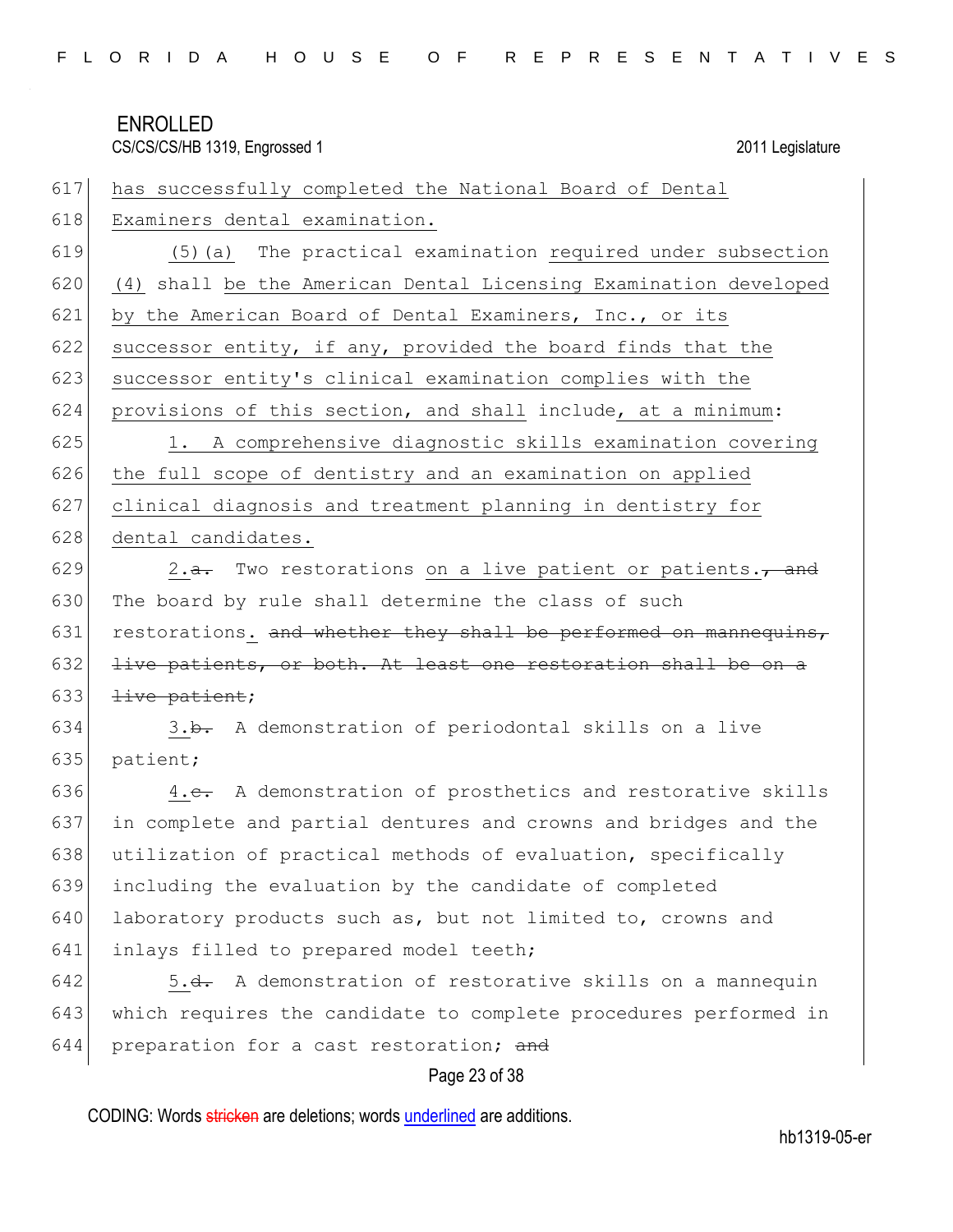645 6.e. A demonstration of endodontic skills; and-646 7. A diagnostic skills examination demonstrating ability 647 to diagnose conditions within the human oral cavity and its 648 adjacent tissues and structures from photographs, slides, 649 radiographs, or models pursuant to rules of the board. If an 650 applicant fails to pass the diagnostic skills examination in 651 three attempts, the applicant shall not be eligible for 652 reexamination unless she or he completes additional educational 653 requirements established by the board.

654 (b)  $2$ . The department shall consult with the board in planning the times, places, physical facilities, training of personnel, and other arrangements concerning the administration of the examination. The board or a duly designated committee 658 | thereof shall approve the final plans for the administration of the examination.

 $(c)$  3. If the applicant fails to pass the clinical examination in three attempts, the applicant shall not be eligible for reexamination unless she or he completes additional 663 educational requirements established by the board; and

664  $\leftarrow$  +  $\leftarrow$  A diagnostic skills examination demonstrating ability  $665$  to diagnose conditions within the human oral cavity and its 666 adjacent tissues and structures from photographs, slides, 667 radiographs, or models pursuant to rules of the board. If an 668 applicant fails to pass the diagnostic skills examination in 669 three attempts, the applicant shall not be eligible for 670 reexamination unless she or he completes additional educational 671 requirements established by the board. 672 (d) The board may by rule provide for additional

Page 24 of 38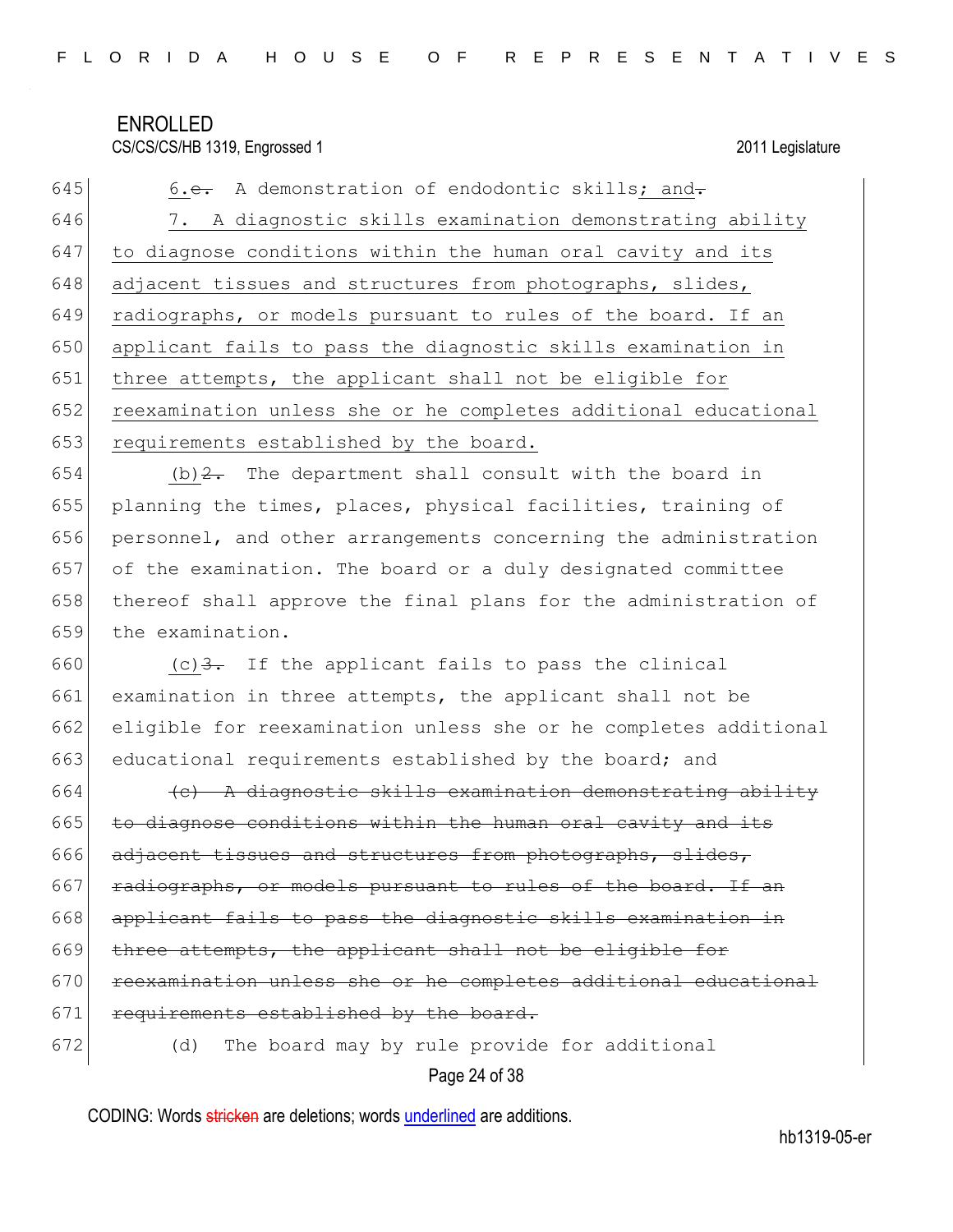673 procedures which are to be tested, provided such procedures 674 shall be common to the practice of general dentistry. The board 675 by rule shall determine the passing grade for each procedure and 676 the acceptable variation for examiners. No such rule shall apply 677 retroactively.

678

679 The department shall require a mandatory standardization 680 exercise for all examiners prior to each practical or clinical 681 examination and shall retain for employment only those dentists 682 who have substantially adhered to the standard of grading 683 established at such exercise.

684 (6)(a) It is the finding of the Legislature that absent a 685 threat to the health, safety, and welfare of the public, the 686 relocation of applicants to practice dentistry within the 687 geographic boundaries of this state, who are lawfully and 688 currently practicing dentistry in another state or territory of 689 the United States, the District of Columbia, or the Commonwealth 690 of Puerto Rico, based on their scores from the American Dental 691 Licensing Examination administered in a state other than this 692 state, is substantially related to achieving the important state 693 interest of improving access to dental care for underserved 694 citizens of this state and furthering the economic development 695 goals of the state. Therefore, in order to maintain valid active 696 licensure in this state, all applicants for licensure who are 697 relocating to this state based on scores from the American 698 Dental Licensing Examination administered in a state other than 699 this state must actually engage in the full-time practice of 700 dentistry inside the geographic boundaries of this state within

### Page 25 of 38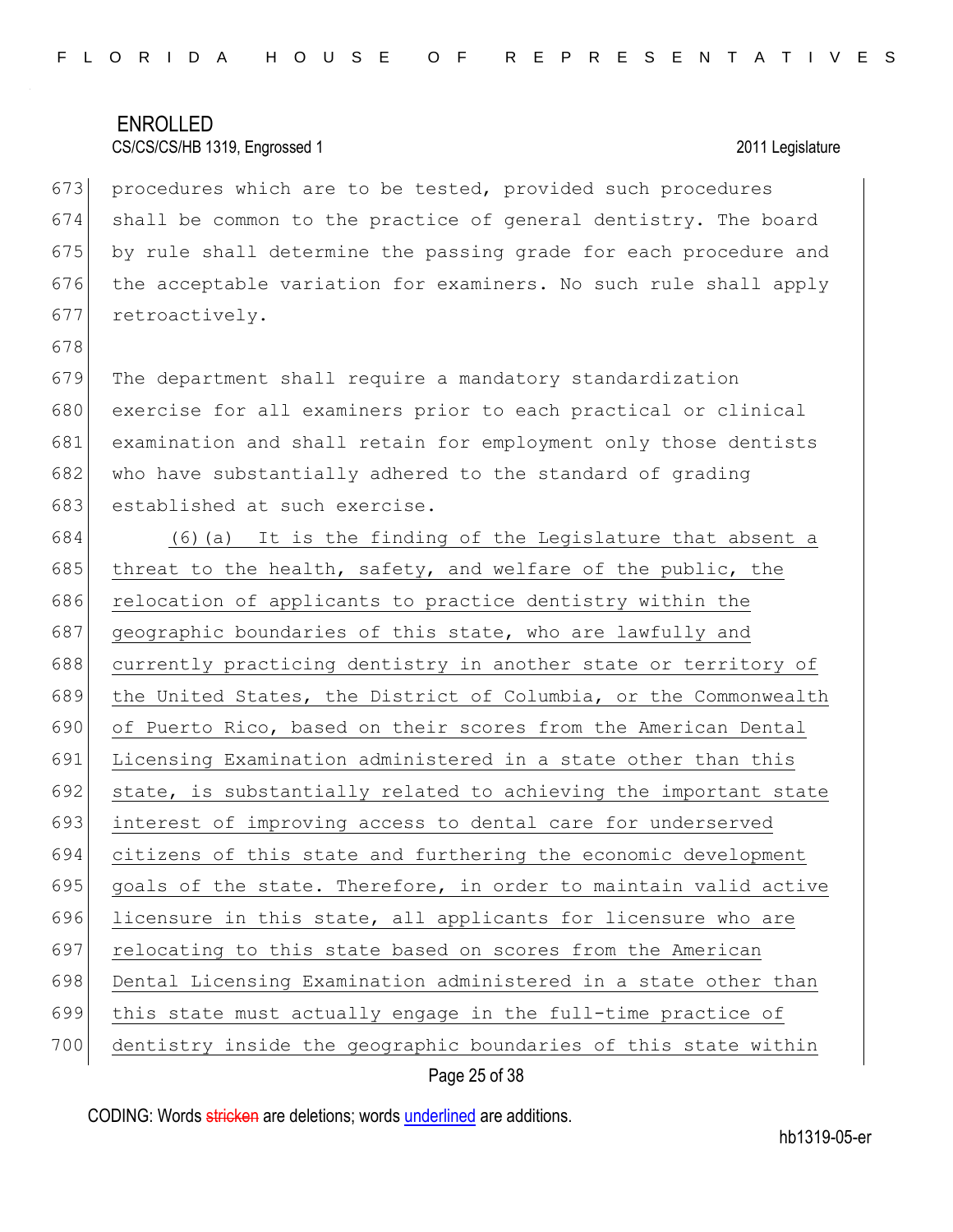| 701 | 1 year of receiving such licensure in this state. The            |
|-----|------------------------------------------------------------------|
| 702 | Legislature finds that, if such applicants do not actually       |
| 703 | engage in the full-time practice of dentistry within the         |
| 704 | geographic boundaries of this state within 1 year of receiving   |
| 705 | such a license in this state, access to dental care for the      |
| 706 | public will not significantly increase, patients' continuity of  |
| 707 | care will not be attained, and the economic development goals of |
| 708 | the state will not be significantly met.                         |
| 709 | (b) 1. As used in this section, "full-time practice of           |
| 710 | dentistry within the geographic boundaries of this state within  |
| 711 | 1 year" is defined as a minimum of 1,200 hours in the initial    |
| 712 | year of licensure, which must include any combination of the     |
| 713 | following:                                                       |
| 714 | a. Active clinical practice of dentistry providing direct        |
| 715 | patient care within the geographic boundaries of this state.     |
| 716 | Full-time practice as a faculty member employed by a<br>b.       |
| 717 | dental or dental hygiene school approved by the board or         |
| 718 | accredited by the American Dental Association Commission on      |
| 719 | Dental Accreditation and located within the geographic           |
| 720 | boundaries of this state.                                        |
| 721 | c. Full-time practice as a student at a postgraduate             |
| 722 | dental education program approved by the board or accredited by  |
| 723 | the American Dental Association Commission on Dental             |
| 724 | Accreditation and located within the geographic boundaries of    |
| 725 | this state.                                                      |
| 726 | The board shall develop rules to determine what type of<br>2.    |
| 727 | proof of full-time practice of dentistry within the geographic   |
| 728 | boundaries of this state for 1 year is required in order to      |
|     | Page 26 of 38                                                    |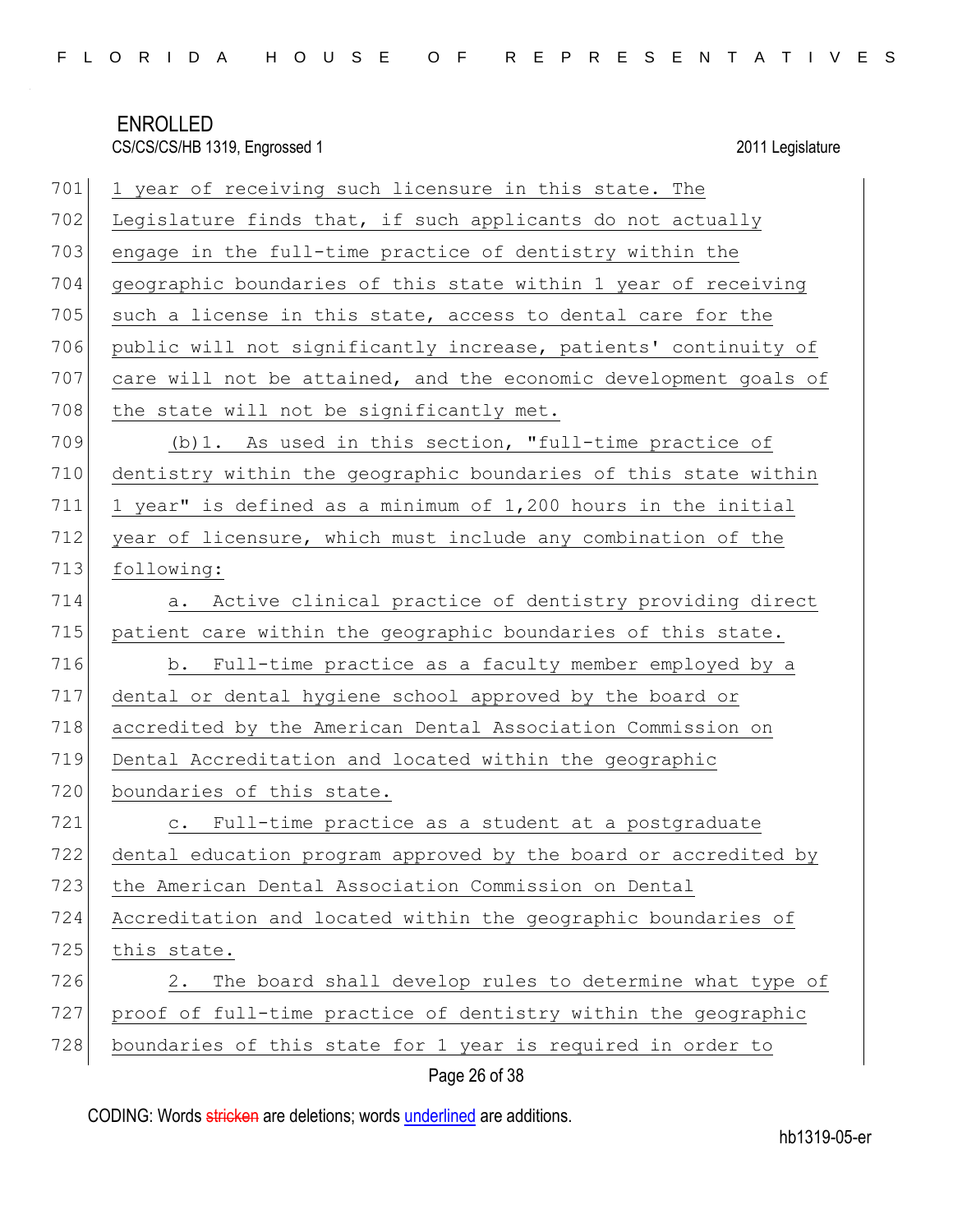|  |  |  |  |  |  |  |  |  |  |  |  | FLORIDA HOUSE OF REPRESENTATIVES |  |  |  |  |  |  |  |  |  |  |  |  |  |  |  |  |
|--|--|--|--|--|--|--|--|--|--|--|--|----------------------------------|--|--|--|--|--|--|--|--|--|--|--|--|--|--|--|--|
|--|--|--|--|--|--|--|--|--|--|--|--|----------------------------------|--|--|--|--|--|--|--|--|--|--|--|--|--|--|--|--|

| 729 | maintain active licensure and shall develop rules to recoup the      |
|-----|----------------------------------------------------------------------|
| 730 | cost to the board of verifying maintenance of such full-time         |
| 731 | practice under this section. Such proof must, at a minimum:          |
| 732 | Be admissible as evidence in an administrative<br>а.                 |
| 733 | proceeding;                                                          |
| 734 | Be submitted in writing;<br>b.                                       |
| 735 | Be submitted by the applicant under oath with penalties<br>$\circ$ . |
| 736 | of perjury attached;                                                 |
| 737 | Be further documented by an affidavit of someone<br>d.               |
| 738 | unrelated to the applicant who is familiar with the applicant's      |
| 739 | practice and testifies with particularity that the applicant has     |
| 740 | been engaged in full-time practice of dentistry within the           |
| 741 | geographic boundaries of this state within the last 365 days;        |
| 742 | and                                                                  |
| 743 | Include such additional proof as specifically found by<br>е.         |
| 744 | the board to be both credible and admissible.                        |
| 745 | An affidavit of only the applicant is not acceptable<br>3.           |
| 746 | proof of full-time practice of dentistry within the geographic       |
| 747 | boundaries of this state within 1 year, unless it is further         |
| 748 | attested to by someone unrelated to the applicant who has            |
| 749 | personal knowledge of the applicant's practice within the last       |
| 750 | 365 days. If the board deems it necessary to assess credibility      |
| 751 | or accuracy, the board may require the applicant or the              |
| 752 | applicant's witnesses to appear before the board and give oral       |
| 753 | testimony under oath.                                                |
| 754 | (c) It is the further intent of the Legislature that a               |
| 755 | license issued pursuant to paragraph (a) shall expire in the         |
| 756 | event the board finds that it did not receive acceptable proof       |

## Page 27 of 38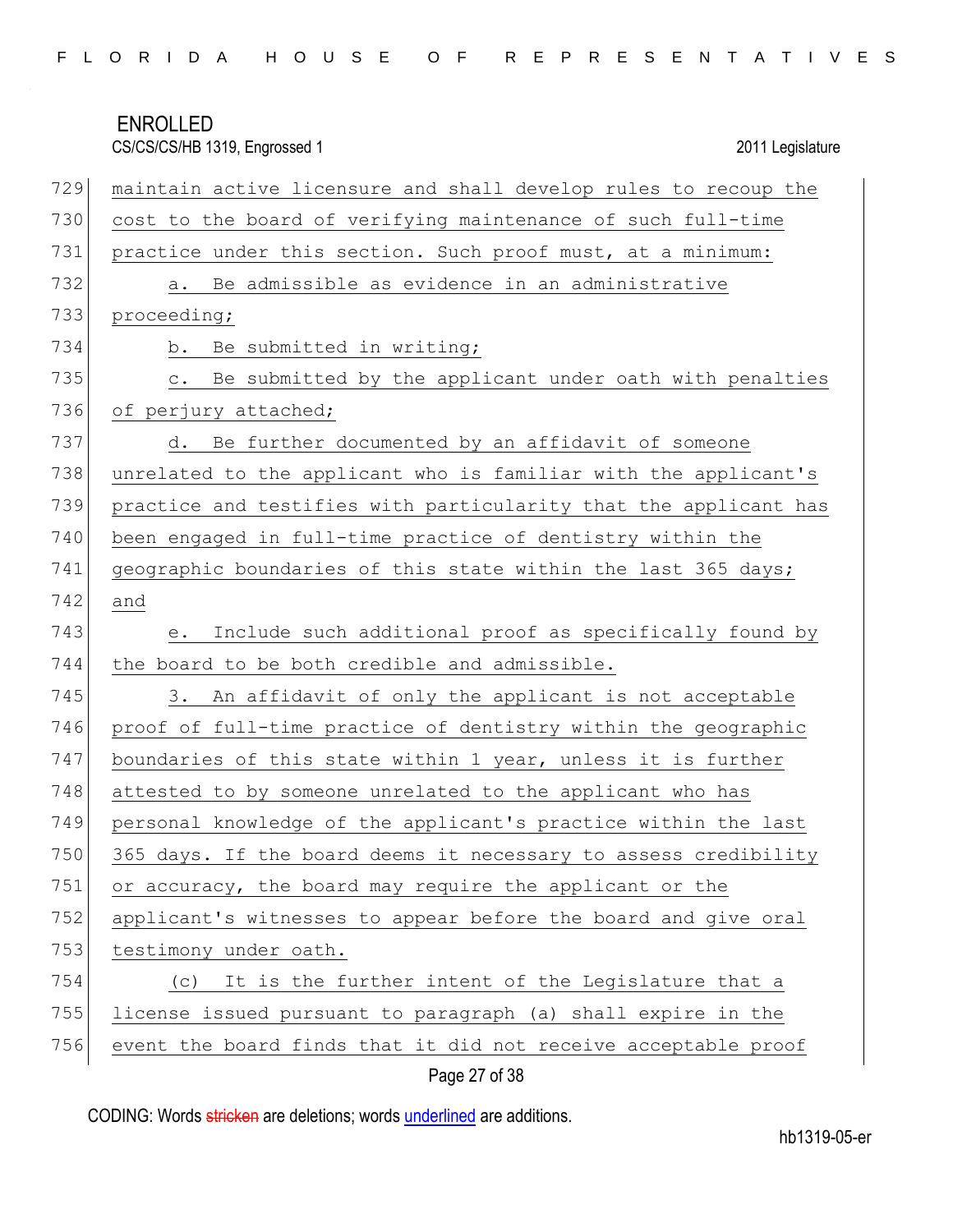| 757 | of full-time practice within the geographic boundaries of this   |
|-----|------------------------------------------------------------------|
| 758 | state within 1 year after the initial issuance of the license.   |
| 759 | The board shall make reasonable attempts within 30 days prior to |
| 760 | the expiration of such a license to notify the licensee in       |
| 761 | writing at his or her last known address of the need for proof   |
| 762 | of full-time practice in order to continue licensure. If the     |
| 763 | board has not received a satisfactory response from the licensee |
| 764 | within the 30-day period, the licensee must be served with       |
| 765 | actual or constructive notice of the pending expiration of       |
| 766 | licensure and be given 20 days in which to submit proof required |
| 767 | in order to continue licensure. If the 20-day period expires and |
| 768 | the board finds it has not received acceptable proof of full-    |
| 769 | time practice within the geographic boundaries of this state     |
| 770 | within 1 year after the initial issuance of the license, then    |
| 771 | the board must issue an administrative order finding that the    |
| 772 | license has expired. Such an order may be appealed by the former |
| 773 | licensee in accordance with the provisions of chapter 120. In    |
| 774 | the event of expiration, the licensee shall immediately cease    |
| 775 | and desist from practicing dentistry and shall immediately       |
| 776 | surrender to the board the wallet-size identification card and   |
| 777 | wall card. A person who uses or attempts to use a license issued |
| 778 | pursuant to this section which has expired commits unlicensed    |
| 779 | practice of dentistry, a felony of the third degree pursuant to  |
| 780 | s. 466.026(1)(b), punishable as provided in s. 775.082, s.       |
| 781 | 775.083, or s. 775.084.                                          |
| 782 | Section 10. Effective October 1, 2011, section 466.067,          |
| 783 | Florida Statutes, is amended, and, for the purpose of            |
| 784 | incorporating the amendment made by this act to section 466.006, |
|     | Page 28 of 38                                                    |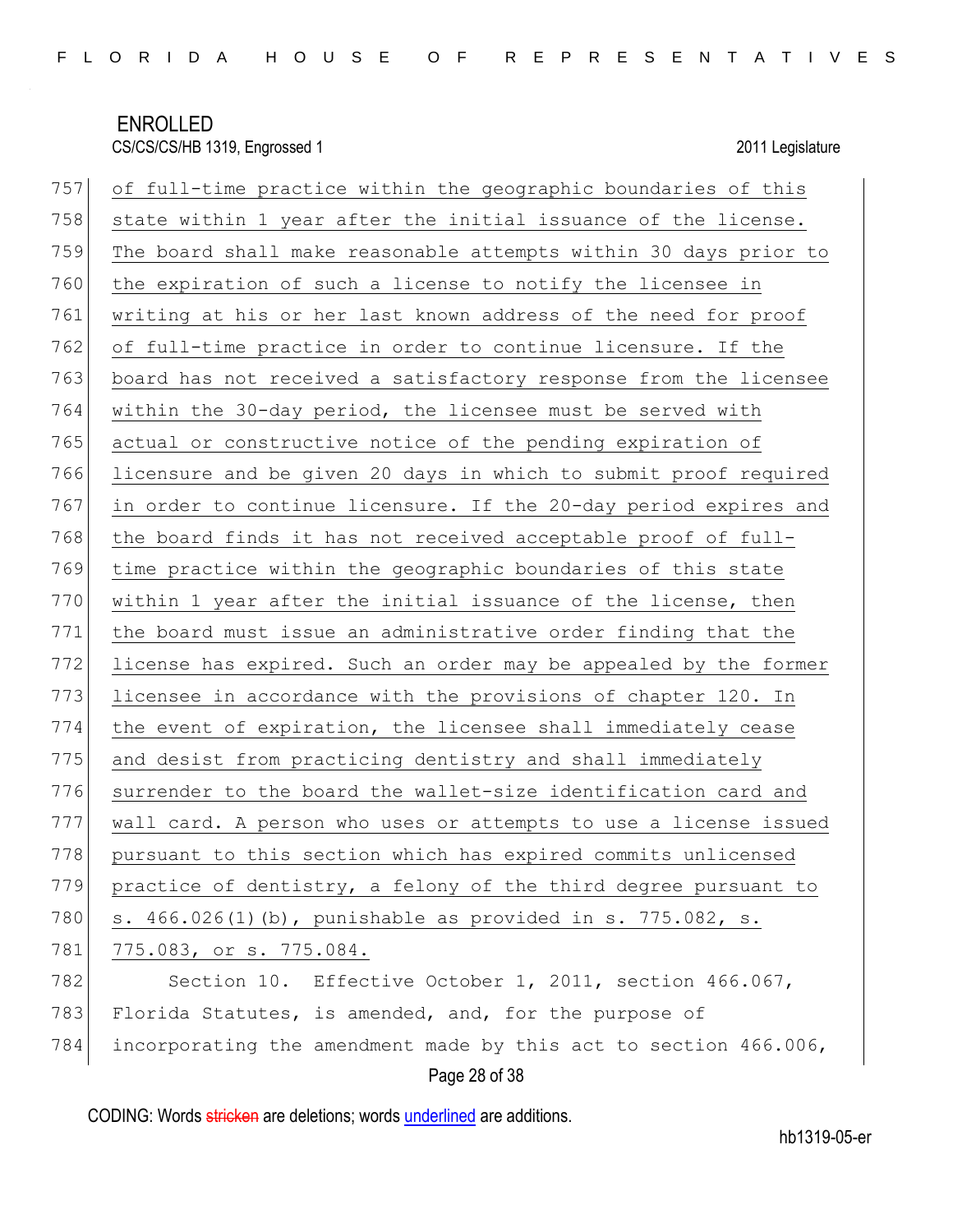785 Florida Statutes, in a reference thereto, subsections  $(2)$ ,  $(5)$ , 786 (9), and (12) of that section are reenacted, to read: 787 466.0067 Application for health access dental license.—The 788 Legislature finds that there is an important state interest in 789 attracting dentists to practice in underserved health access 790 settings in this state and further, that allowing out-of-state 791 dentists who meet certain criteria to practice in health access 792 settings without the supervision of a dentist licensed in this 793 state is substantially related to achieving this important state 794 interest. Therefore, notwithstanding the requirements of s. 795 466.006, the board shall grant a health access dental license to 796 practice dentistry in this state in health access settings as 797 defined in s.  $466.003$   $\text{e}$ .  $466.003(14)$  to an applicant that: 798 (1) Files an appropriate application approved by the 799 board; 800 (2) Pays an application license fee for a health access 801 dental license, laws-and-rule exam fee, and an initial licensure 802 fee. The fees specified in this subsection may not differ from 803 an applicant seeking licensure pursuant to s. 466.006; 804 (3) Has not been convicted of or pled nolo contendere to,

805 regardless of adjudication, any felony or misdemeanor related to 806 the practice of a health care profession;

807 (4) Submits proof of graduation from a dental school 808 accredited by the Commission on Dental Accreditation of the 809 American Dental Association or its successor agency;

810 (5) Submits documentation that she or he has completed, or 811 will obtain prior to licensure, continuing education equivalent 812 to this state's requirement for dentists licensed under s.

### Page 29 of 38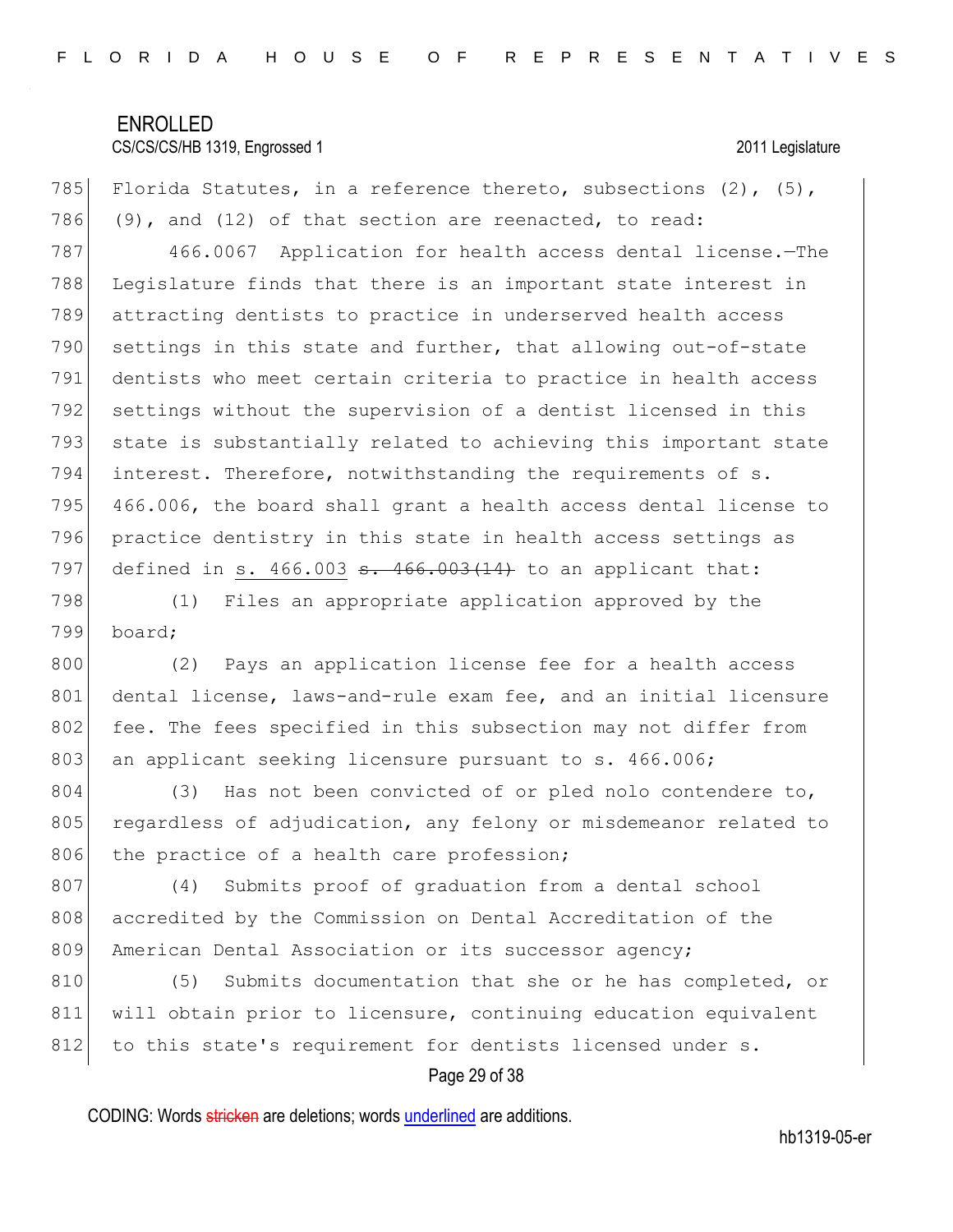### CS/CS/CS/HB 1319, Engrossed 1 2011 Legislature

813 466.006 for the last full reporting biennium before applying for 814 a health access dental license;

815 (6) Submits proof of her or his successful completion of 816 parts I and II of the dental examination by the National Board 817 of Dental Examiners and a state or regional clinical dental 818 licensing examination that the board has determined effectively 819 measures the applicant's ability to practice safely;

820 (7) Currently holds a valid, active, dental license in 821 good standing which has not been revoked, suspended, restricted, 822 or otherwise disciplined from another of the United States, the 823 District of Columbia, or a United States territory;

824 (8) Has never had a license revoked from another of the 825 United States, the District of Columbia, or a United States 826 territory;

827 (9) Has never failed the examination specified in s.  $828$  466.006, unless the applicant was reexamined pursuant to s. 829 466.006 and received a license to practice dentistry in this 830 state;

831 (10) Has not been reported to the National Practitioner 832 Data Bank, unless the applicant successfully appealed to have 833 his or her name removed from the data bank;

834 (11) Submits proof that he or she has been engaged in the 835 active, clinical practice of dentistry providing direct patient 836 care for 5 years immediately preceding the date of application, 837 or in instances when the applicant has graduated from an 838 accredited dental school within the preceding 5 years, submits 839 proof of continuous clinical practice providing direct patient 840 care since graduation; and

### Page 30 of 38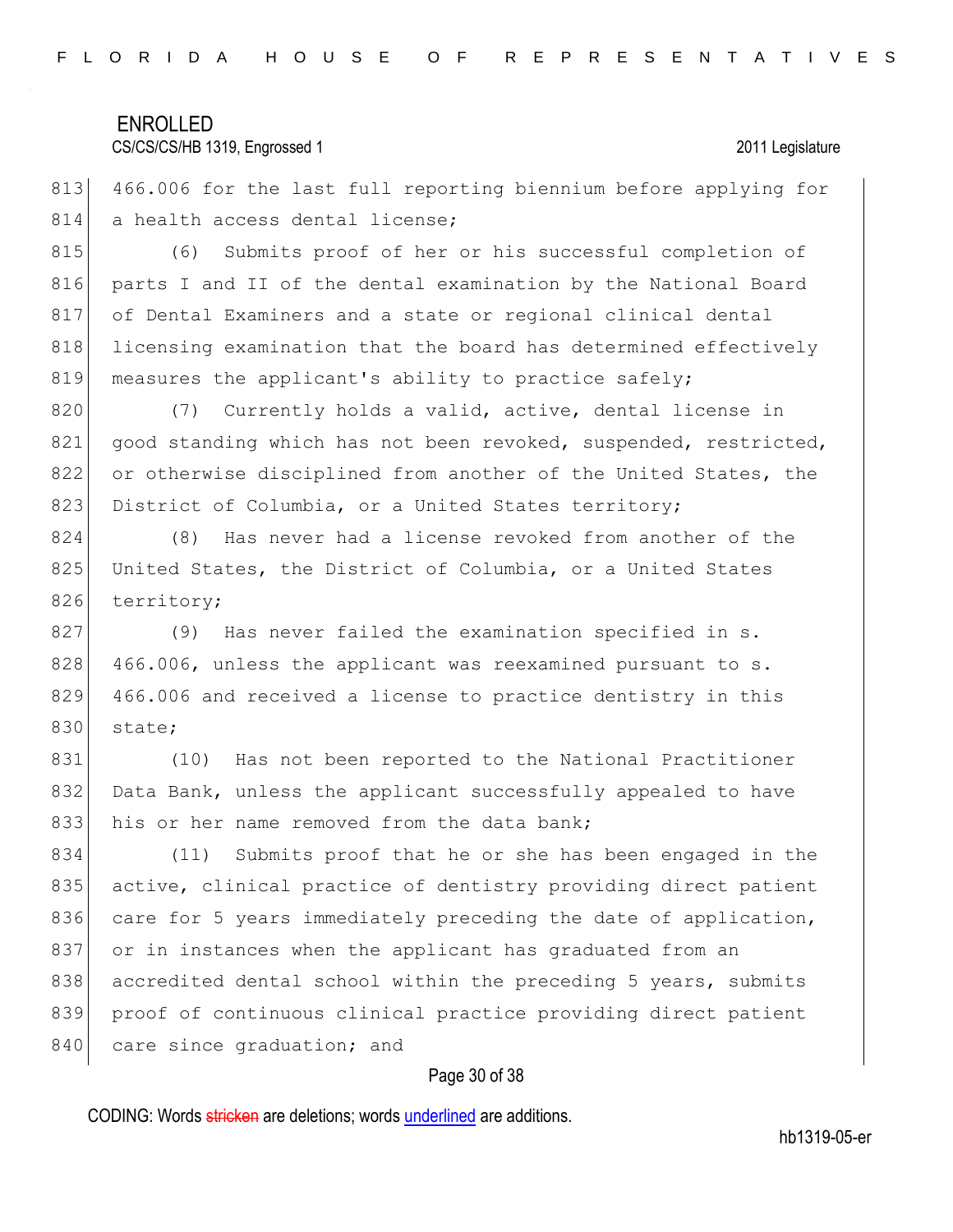### CS/CS/CS/HB 1319, Engrossed 1 2011 Legislature

841 (12) Has passed an examination covering the laws and rules 842 of the practice of dentistry in this state as described in s.  $843$  466.006(4)(a).

844 Section 11. Effective October 1, 2011, for the purpose of 845 incorporating the amendment made by this act to section 466.006, 846 Florida Statutes, in a reference thereto, subsection (1) of 847 section 466.0065, Florida Statutes, is reenacted to read:

848 466.0065 Regional licensure examinations.-

849 (1) It is the intent of the Legislature that schools of 850 dentistry be allowed to offer regional licensure examinations to 851 dental students who are in the final year of a program at an 852 approved dental school for the sole purpose of facilitating the 853 student's licensing in other jurisdictions. This section does 854 not allow a person to be licensed as a dentist in this state 855 without taking the examinations as set forth in s. 466.006, nor 856 does this section mean that regional examinations administered 857 under this section may be substituted for complying with testing 858 requirements under s. 466.006.

859 Section 12. Effective October 1, 2011, for the purpose of 860 incorporating the amendment made by this act to section 466.006, 861 Florida Statutes, in a reference thereto, paragraph (d) of 862 subsection (1) of section 466.00671, Florida Statutes, is 863 reenacted to read:

864 466.00671 Renewal of the health access dental license. 865 (1) A health access dental licensee shall apply for 866 renewal each biennium. At the time of renewal, the licensee 867 shall sign a statement that she or he has complied with all 868 continuing education requirements of an active dentist licensee.

### Page 31 of 38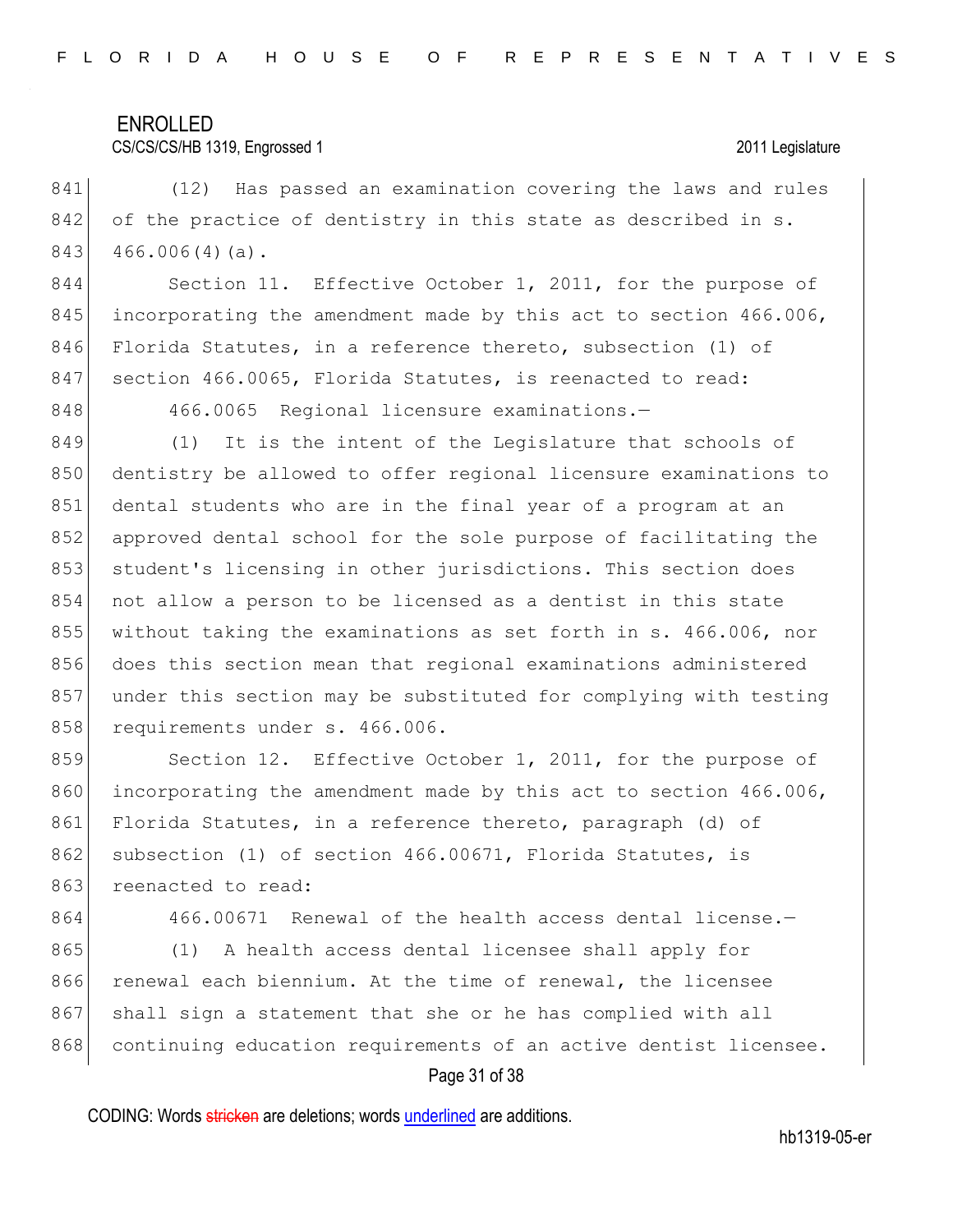### CS/CS/CS/HB 1319, Engrossed 1 2011 Legislature

869 The board shall renew a health access dental license for an 870 applicant that:

871 (d) Has not failed the examination specified in s. 466.006 872 since initially receiving a health access dental license or 873 since the last renewal; and

874 Section 13. Effective October 1, 2011, for the purpose of 875 incorporating the amendment made by this act to section  $466.006$ , 876 Florida Statutes, in a reference thereto, paragraph (b) of 877 subsection (2) and subsection (3) of section 466.007, Florida 878 Statutes, are reenacted to read:

879 466.007 Examination of dental hygienists.-

880 (2) An applicant shall be entitled to take the 881 examinations required in this section to practice dental hygiene 882 in this state if the applicant:

883 (b) 1. Is a graduate of a dental hygiene college or school 884 approved by the board or accredited by the Commission on 885 Accreditation of the American Dental Association or its 886 successor agency; or

887 2. Is a graduate of a dental college or school accredited 888 in accordance with s.  $466.006(2)$  (b), or a graduate of an 889 unaccredited dental college or school, and has met the 890 requirements of subsection (3).

891 (3) A graduate of a dental college or school shall be 892 entitled to take the examinations required in this section to 893 practice dental hygiene in this state if, in addition to the 894 requirements specified in subsection  $(2)$ , the graduate meets the 895 following requirements:

896 (a) Submits the following credentials for review by the

### Page 32 of 38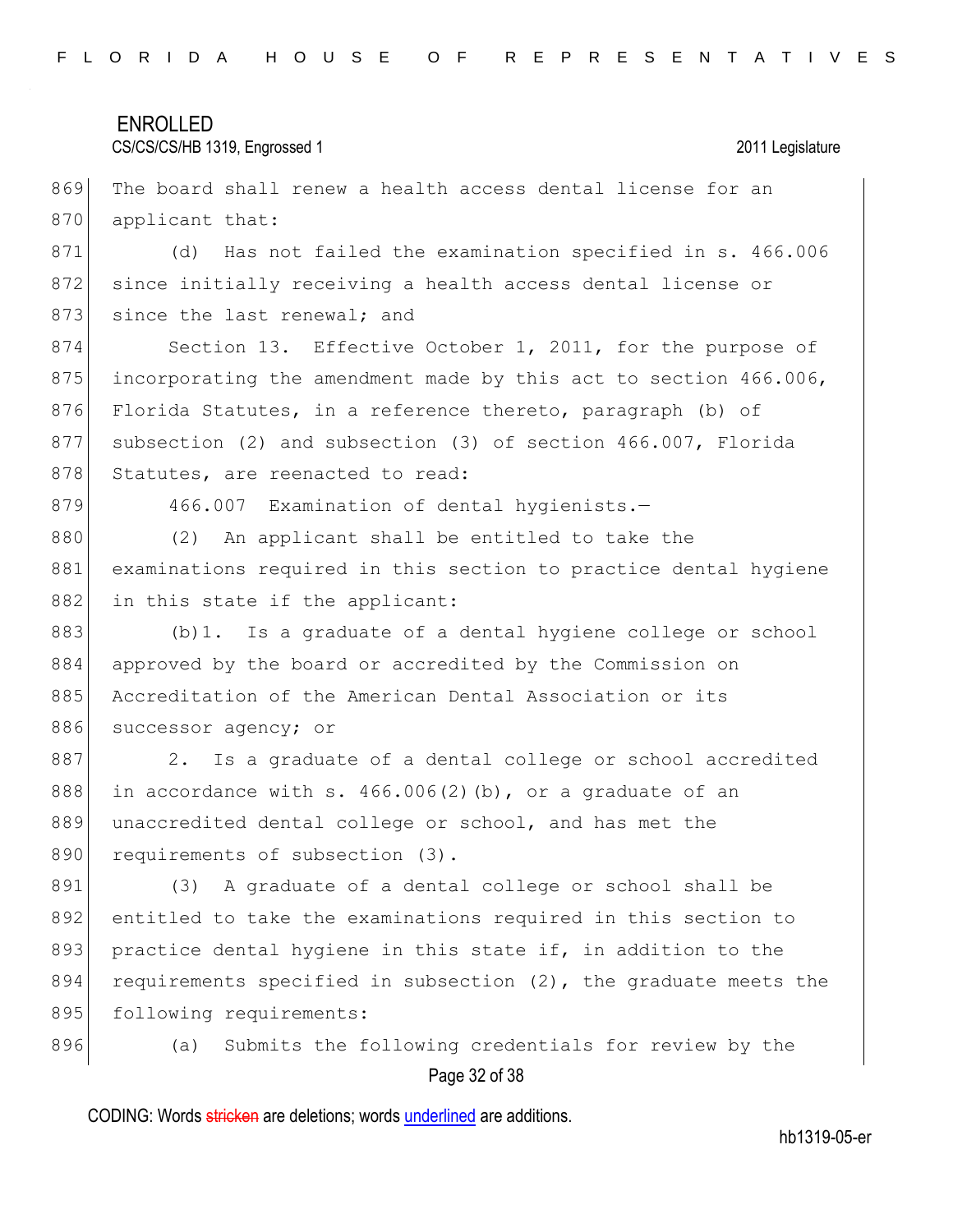### CS/CS/CS/HB 1319, Engrossed 1 2011 Legislature

897 board: 898 1. Transcripts totaling 4 academic years of postsecondary 899 dental education; and

900 2. A dental school diploma which is comparable to a D.D.S. 901 or D.M.D.

902

903 Such credentials shall be submitted in a manner provided by rule 904 of the board. The board shall approve those credentials which 905 comply with this paragraph and with rules of the board adopted 906 pursuant to this paragraph. The provisions of this paragraph 907 notwithstanding, an applicant of a foreign dental college or 908 school not accredited in accordance with s.  $466.006(2)$  (b) who 909 cannot produce the credentials required by this paragraph, as a 910 result of political or other conditions in the country in which 911 the applicant received his or her education, may seek the 912 board's approval of his or her educational background by 913 submitting, in lieu of the credentials required in this 914 paragraph, such other reasonable and reliable evidence as may be 915 set forth by board rule. The board shall not accept such other 916 evidence until it has made a reasonable attempt to obtain the 917 credentials required by this paragraph from the educational 918 institutions the applicant is alleged to have attended, unless 919 the board is otherwise satisfied that such credentials cannot be 920 obtained.

921 (b) Successfully completes one or more courses, of a scope 922 and duration approved and defined by board rule, that meet the 923 requirements of law for instructing health care providers on the 924 human immunodeficiency virus and acquired immune deficiency

### Page 33 of 38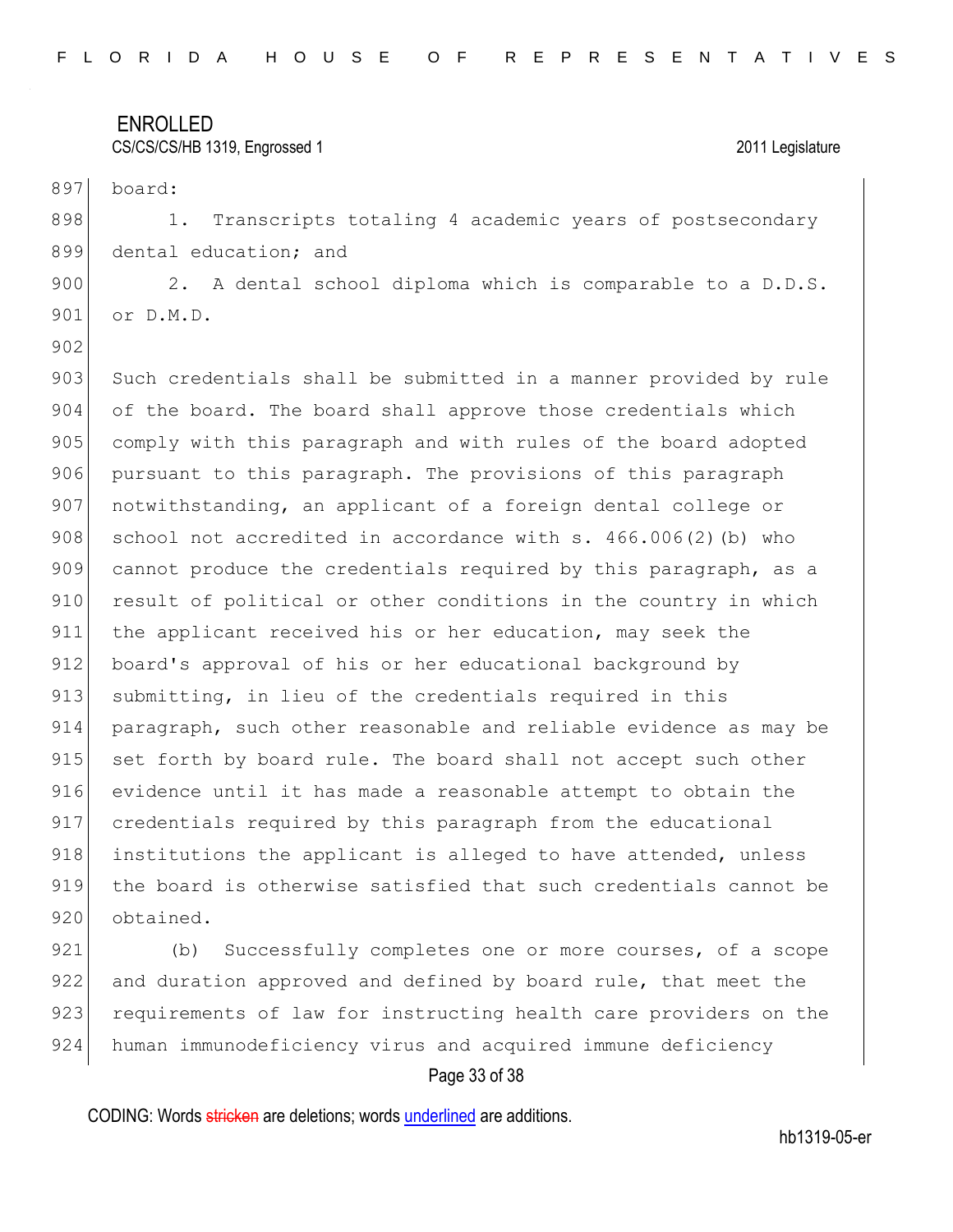$925$  syndrome. In addition, the board may require an applicant who 926 graduated from a nonaccredited dental college or school to 927 successfully complete additional coursework, only after failing  $928$  the initial examination, as defined by board rule, at an 929 educational institution approved by the board or accredited as 930 provided in subparagraph  $(2)$  (b)1. A graduate of a foreign dental 931 college or school not accredited in accordance with s. 932 466.006(2)(b) may not take the coursework set forth in this 933 paragraph until the board has approved the credentials required 934 by paragraph (a).

935 Section 14. Effective October 1, 2011, for the purpose of 936 incorporating the amendment made by this act to section 466.006, 937 Florida Statutes, in a reference thereto, subsection (1) of 938 section 466.009, Florida Statutes, is reenacted to read:

939 466.009 Reexamination.-

940 (1) The department shall permit any person who fails an 941 examination which is required under s. 466.006 or s. 466.007 to 942 retake the examination. If the examination to be retaken is a 943 practical or clinical examination, the applicant shall pay a 944 reexamination fee set by rule of the board in an amount not to 945 exceed the original examination fee.

946 Section 15. Effective October 1, 2011, for the purpose of 947 incorporating the amendment made by this act to section 466.006, 948 Florida Statutes, in a reference thereto, section 466.011, 949 Florida Statutes, is reenacted to read:

950 466.011 Licensure.—The board shall certify for licensure 951 by the department any applicant who satisfies the requirements 952 of s. 466.006, s. 466.0067, or s. 466.007. The board may refuse

### Page 34 of 38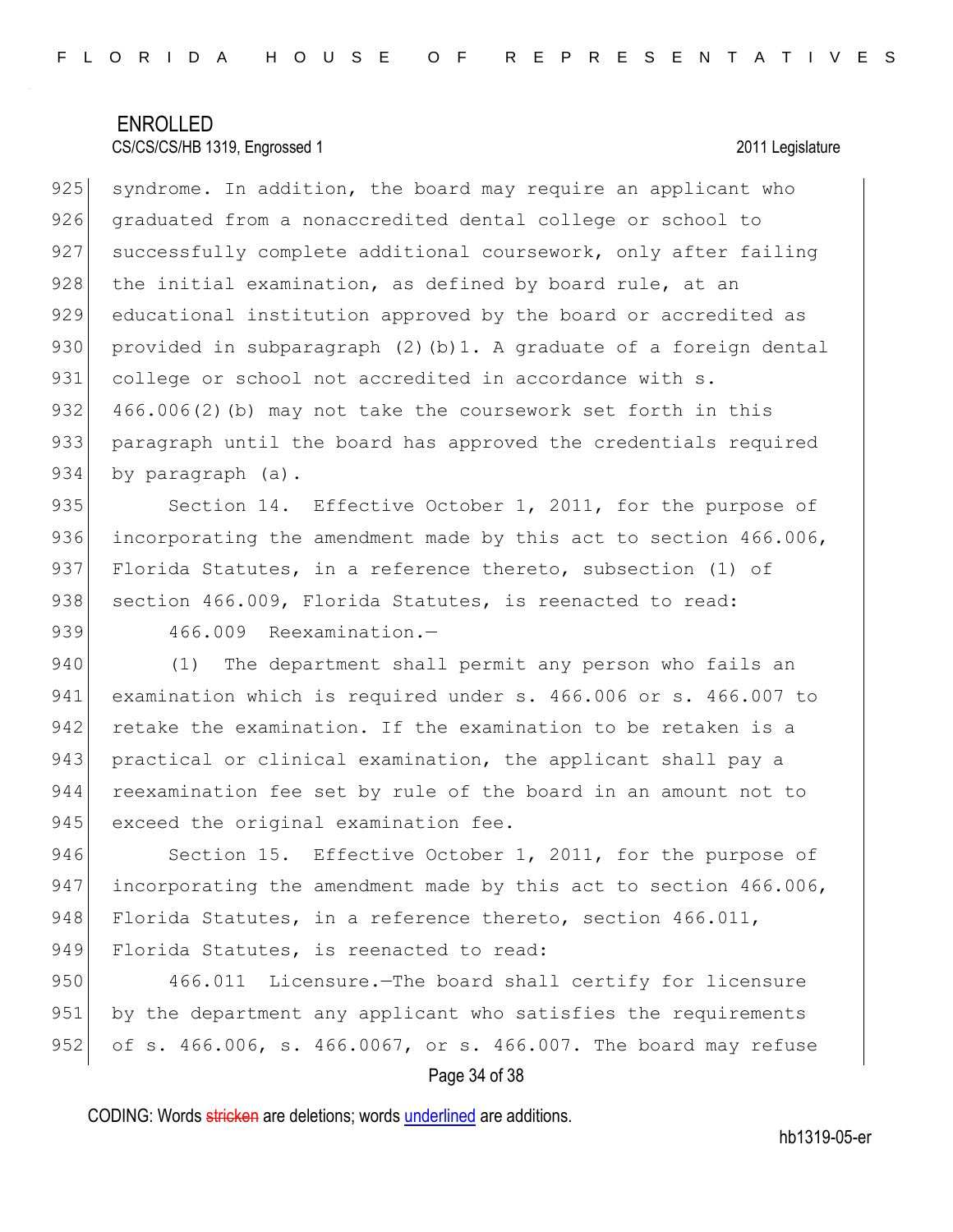ENROLLED CS/CS/CS/HB 1319, Engrossed 1 2011 Legislature 953 to certify an applicant who has violated any of the provisions 954 of s. 466.026 or s. 466.028. 955 Section 16. Subsections (7), (8), and (9) of section 956 468.701, Florida Statutes, are renumbered as subsections (8), 957 (9), and (10), respectively, and a new subsection (7) is added 958 to that section, to read: 959 468.701 Definitions.—As used in this part, the term: 960 (7) "Board of Certification" means the nationally 961 accredited certifying body for athletic trainers or its 962 successor agency. 963 Section 17. Subsection (2) of section 468.703, Florida 964 Statutes, is amended to read: 965 468.703 Board of Athletic Training.-966 (2) Five members of the board must be licensed athletic 967 trainers, certified by the Board of Certification. One member of 968 | the board must be a physician licensed under chapter 458 or 969 chapter 459. One member of the board must be a physician 970 licensed under chapter 460. Two members of the board shall be 971 consumer members, each of whom must be a resident of this state 972 who has never worked as an athletic trainer, who has no 973 financial interest in the practice of athletic training, and who 974 has never been a licensed health care practitioner as defined in  $975$  s.  $456.001(4)$ . 976 Section 18. Section 468.707, Florida Statutes, is amended 977 to read: 978 468.707 Licensure by examination; requirements. 979  $(1)$  Any person desiring to be licensed as an athletic

980 trainer shall apply to the department on a form approved by the

### Page 35 of 38

CODING: Words stricken are deletions; words underlined are additions.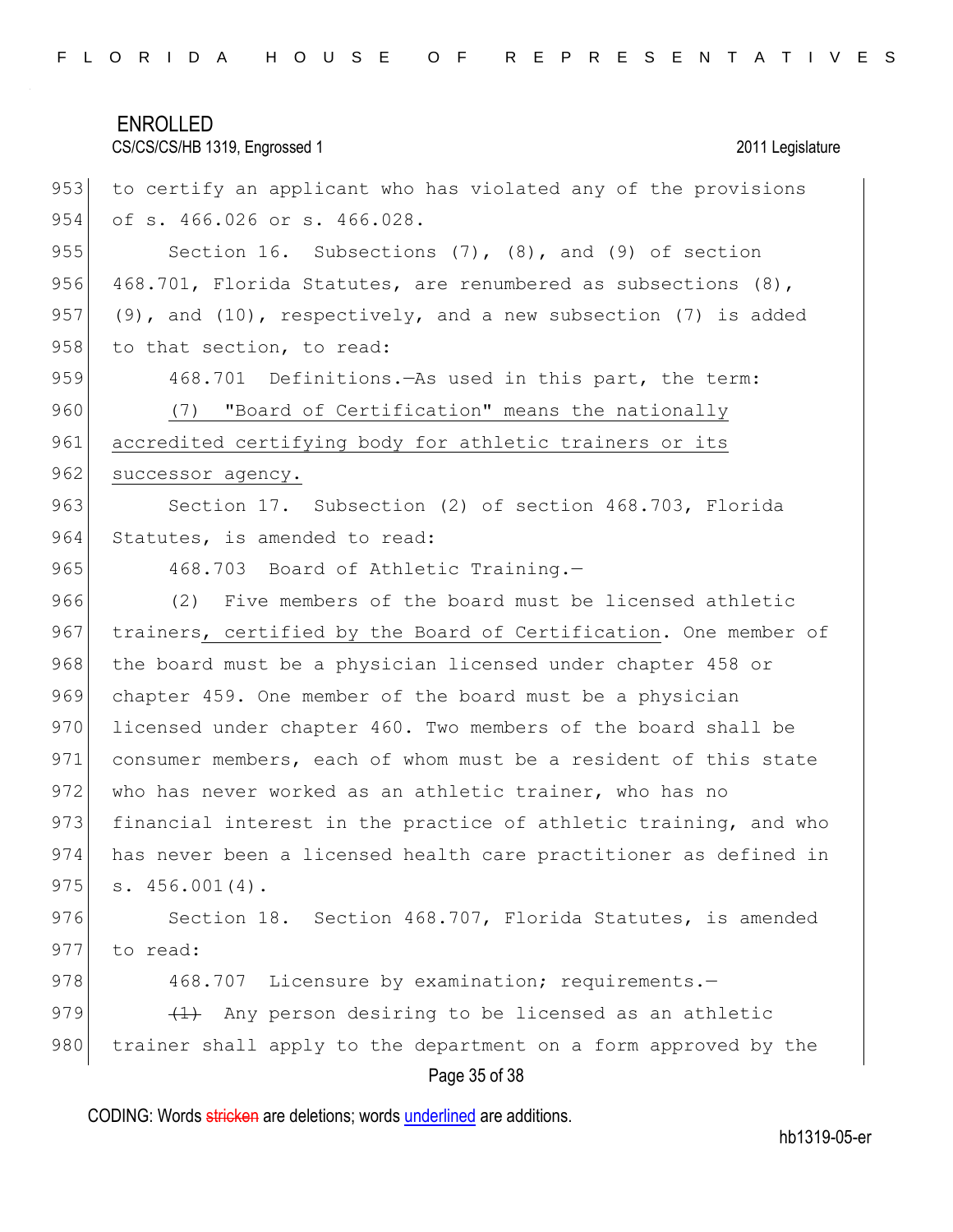### CS/CS/CS/HB 1319, Engrossed 1 2011 Legislature

981 department. The department shall license each applicant who: 982 (1) $\leftarrow$  Has completed the application form and remitted the 983 required fees.

984  $(2)$   $(b)$  Is at least 21 years of age.

985  $(3)$  (3) (c) Has obtained a baccalaureate degree from a college 986 or university accredited by an accrediting agency recognized and 987 approved by the United States Department of Education or the 988 Commission on Recognition of Postsecondary Accreditation, or 989 approved by the board, or recognized by the Board of 990 Certification.

991  $(4)$   $(d)$  If graduated after 2004, has completed an approved 992 athletic training curriculum from a college or university 993 accredited by a program recognized by the Board of Certification 994 an accrediting agency recognized and approved by the United 995 States Department of Education or the Commission on Recognition 996 of Postsecondary Accreditation, or approved by the board.

997  $(5)$  (e) Has current certification in cardiovascular 998 pulmonary resuscitation with an automated external defibrillator 999 from the American Red Cross or $\tau$  the American Heart Association, 1000 or an equivalent certification as determined by the board.

1001 (6) $(f+$  Has passed the  $\frac{a}{f}$  examination and is certified by 1002 the Board of Certification administered or approved by the  $1003$  board.

1004  $(2)$  Pursuant to the requirements of s. 456.034, each 1005 applicant shall complete a continuing education course on human 1006 immunodeficiency virus and acquired immune deficiency syndrome 1007 as part of initial licensure.

Page 36 of 38 1008 Section 19. Section 468.711, Florida Statutes, is amended

CODING: Words stricken are deletions; words underlined are additions.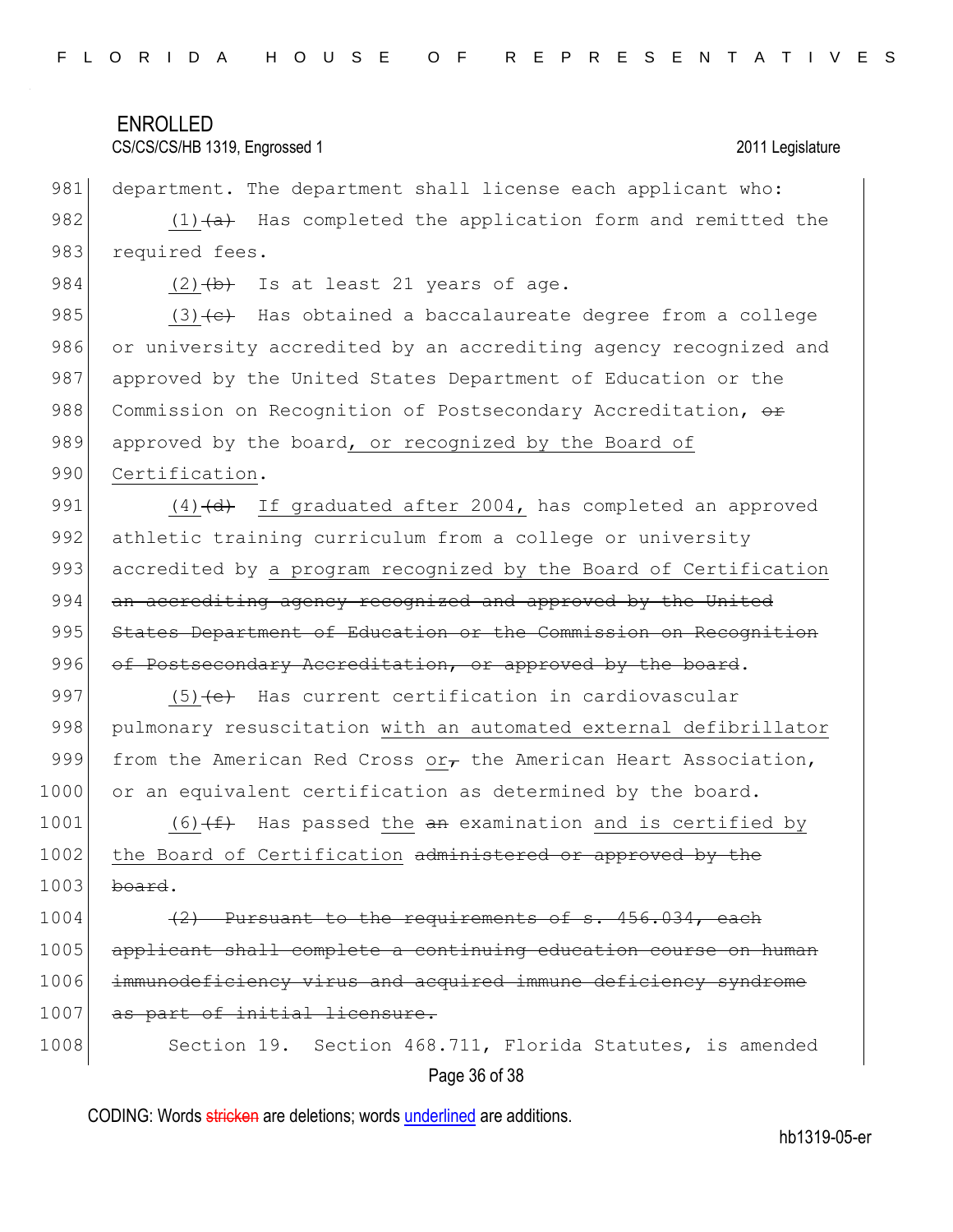### CS/CS/CS/HB 1319, Engrossed 1 2011 Legislature

1009 to read:

1010 468.711 Renewal of license; continuing education.

1011 (1) The department shall renew a license upon receipt of 1012 the renewal application and fee, provided the applicant is in 1013 compliance with the provisions of this section, chapter 456, and 1014 rules promulgated pursuant thereto.

1015 (2) The board may, by rule, prescribe continuing education 1016 requirements, not to exceed 24 hours biennially. The criteria 1017 for continuing education shall be approved by the board and must 1018 shall include a current certificate in cardiovascular pulmonary 1019 resuscitation with an automated external defibrillator from the 1020 American Red Cross or the American Heart Association or an 1021 equivalent training as determined by the board.

1022 (3) If initially licensed after January 1, 1998, the 1023 licensee must be currently certified by the Board of 1024 Certification or its successor agency Pursuant to the 1025 requirements of s. 456.034, each licensee shall complete a 1026 continuing education course on human immunodeficiency virus and 1027 acquired immune deficiency syndrome as part of biennial 1028 relicensure. 1029 Section 20. If any provision of this act or its 1030 application to any person or circumstance is held invalid by a 1031 court of competent jurisdiction, the invalidity does not affect 1032 other provisions or applications of the act which can be given 1033 effect without the invalid provision or application, and to this

1034 end the provisions of this act are severable.

### Page 37 of 38